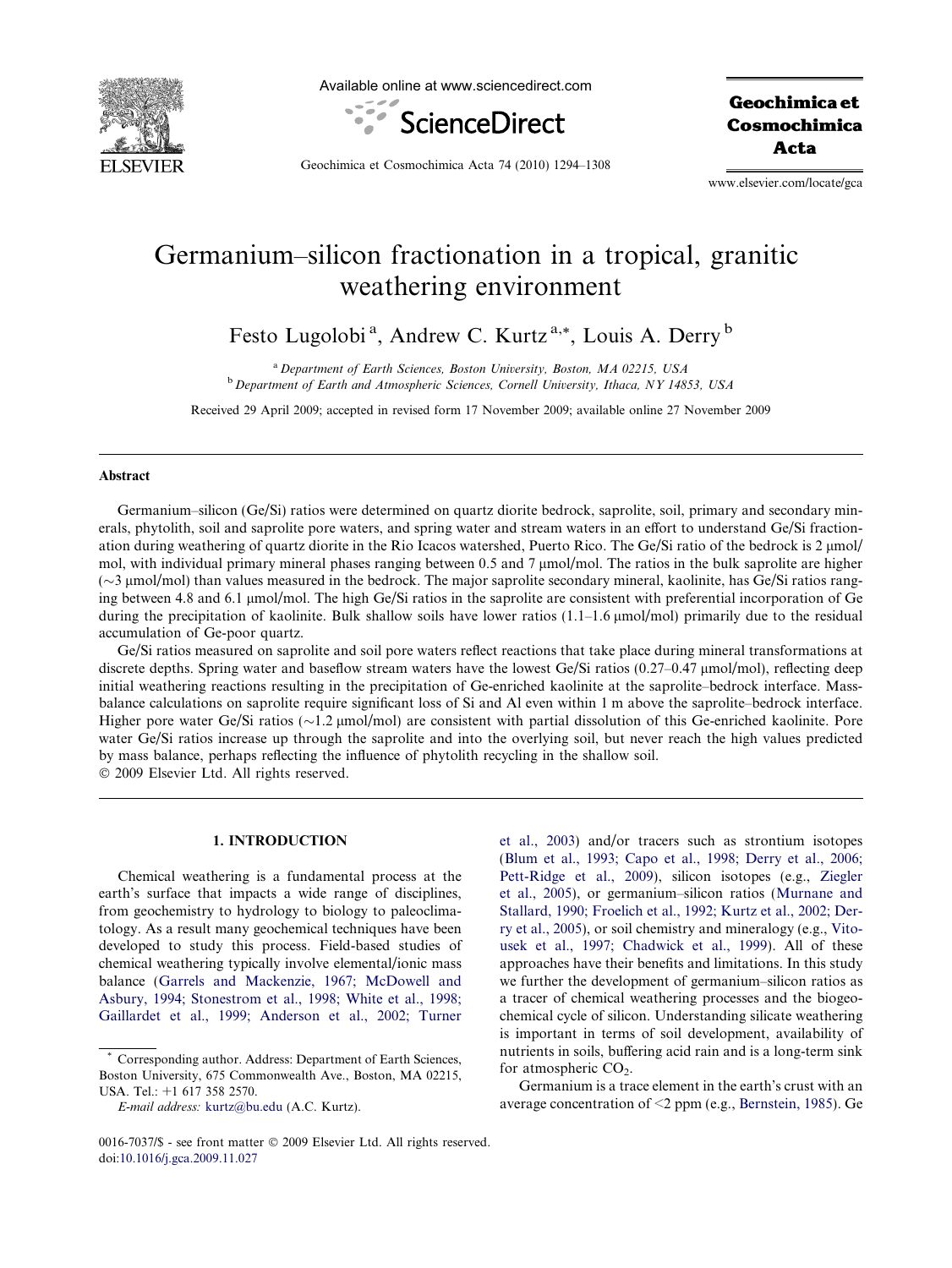and Si have very similar chemical properties due to similar ionic radii (Si; 2.6 Å, Ge: 3.9 Å), and electronic configuration. Ge tends to substitute for Si in silicate minerals (e.g., [Goldschmidt, 1926, 1958; Lewis et al., 1988; Martin et al.,](#page-13-0) [1996](#page-13-0)), largely because both elements have similar tetrahedral bond length,  $1.75 \text{ Å}$  for Ge–O, and  $1.64 \text{ Å}$  for Si–O [\(Shan](#page-13-0)[non and Prewitt, 1969; Shannon, 1976](#page-13-0)). The result of such substitutions is that primary (igneous) silicate minerals tend to have characteristic Ge/Si ratios averaging between 1 and 3 umol/mol ([DeArgollo and Schilling, 1978; Bernstein,](#page-13-0) [1985](#page-13-0)). Incorporation of Ge into the silicate lattice appears to vary with the degree of linkage in the crystallographic structure, such that sheet and chain silicates (biotite, amphibole) tend to have higher Ge/Si ratios than tectosilicates (quartz, feldspar) (e.g., [Bernstein, 1985](#page-12-0)).

Soils tend to have Ge/Si ratios higher than the parent material from which they are derived ([Murnane and Stal](#page-13-0)[lard, 1990; Kurtz et al., 2002; Scribner et al., 2006\)](#page-13-0). This weathering fractionation may largely reflect preferential incorporation of Ge by neoformed (sheet-silicate) clay minerals, but refractory non-silicate minerals also appear to sequester Ge in some soils ([Scribner et al., 2006\)](#page-13-0). The only comprehensive studies of Ge/Si fractionation in the weathering environment to date were done on soils derived from fine-grained to glassy basaltic parent material in Hawaii [\(Kurtz et al., 2002; Scribner et al., 2006\)](#page-13-0). Limited Ge/Si data on granitic soils presented by [Kurtz et al. \(2002\)](#page-13-0) indicate that Ge/Si fractionation in granitoid landscapes may differ significantly due to differential weathering rates of individual mineral phases.

Ge/Si ratios in rivers and streams tend to be lower than bedrock ratios, again reflecting the partitioning of Ge into secondary minerals in soil during chemical weathering [\(Mortlock and Froelich, 1987; Murnane and Stallard,](#page-13-0) [1990; Anders et al., 2003](#page-13-0)). [Murnane and Stallard \(1990\)](#page-13-0) postulated that Ge/Si ratios in streams can be explained by a mixture between Si derived from the incongruent weathering of primary minerals (high Si, low Ge/Si solution) and dissolution of Ge-enriched secondary minerals (low Si, high Ge/Si solution). Stream Ge/Si ratios would therefore reflect weathering intensity integrated over the watershed scale. However, a more recent study by [Derry](#page-13-0) [et al. \(2005\)](#page-13-0) attributed very high Si, low Ge/Si stream waters in Hawaii to biological cycling of Si and dissolution of plant-derived opal phytoliths in Hawaiian soils. One outstanding question is to what extent do stream water Ge/Si ratios in general reflect silicate weathering vs. the importance of biological cycling?

In this paper, we present Ge/Si data on soil, saprolite, primary and secondary minerals, phytoliths, soil and saprolite pore waters, spring water and stream water from the Rio Icacos site in eastern Puerto Rico. Together these data provide a comprehensive study of Ge/Si fractionation in granitic soil from the perspective of mineral transformations and the solutions they produce during silicate weathering.

## 2. STUDY SITE

Our study site is located in the Luquillo Experimental Forest (within the Caribbean National Forest in eastern Puerto Rico), in the Rio Icacos watershed [\(Fig. 1](#page-2-0)). This area has been investigated as part of three major research programs, as a site in the Long Term Ecological Research (LTER) network, a USGS "Water Energy and Biogeochemical Budgets" (WEBB) site, and it has recently become an observatory in the emerging Critical Zone Exploration Network (CZEN). As a result, there has been extensive prior site characterization, making this site an excellent candidate for testing of new tracers of weathering and biogeochemical cycling.

Rio Icacos and its tributary the Rio Guaba cover an area of 326 ha, underlain by a medium to coarse-grained 40 Ma Rio Blanco quartz diorite [\(Seiders, 1971; White](#page-13-0) [et al., 1998\)](#page-13-0). Major mineral constituents of the quartz diorite in order of decreasing abundance include plagioclase, quartz, biotite, hornblende and goethite [\(White et al.,](#page-14-0) [1998](#page-14-0)). Soils are generally less than 1 m in thickness with a thin  $(\sim 0.1 \text{ m})$  A/B horizon, and a kaolinite-rich B horizon (e.g., Boccheciamp, [1977; White et al., 1998\)](#page-13-0). This intensely weathered soil overlies a partially oxidized saprolite which can be as thick as 8 m on ridge tops, and as thin as 1 m in some parts of the hill slopes. At the base of the saprolite there is an abrupt transition through oxidized saprock to a competent but fractured bedrock (e.g., [Buss et al., 2008](#page-13-0)).

Kaolinite is the most abundant secondary mineral in the saprolite and soils and it is present in two types that reflect their formation mechanisms [\(Dong et al., 1998; Murphy](#page-13-0) [et al., 1998](#page-13-0)). Type I kaolinite is fine-grained  $(\leq 2 \mu m)$  and is thought to be formed through dissolution–precipitation (neoformation) processes involving mainly plagioclase [\(Dong et al., 1998; Murphy et al., 1998](#page-13-0)). Type II kaolinite forms through pseudomorphosis of primary biotite throughout the saprolite, increasing in abundance up through the saprolite (e.g., [Dong et al., 1998; Murphy](#page-13-0) [et al., 1998\)](#page-13-0). Other minerals in the saprolite and soil include quartz, biotite and hornblende.

Dominant plants species include Tabonuco (Dacryodes excelsa), Colorado (Cyrilla racemiflora), Cecropia peltata, Sierra palms and ferns [\(Brown et al., 1983; McDowell](#page-13-0) [and Asbury, 1994\)](#page-13-0). This site receives over 420 cm of rainfall per year and has an annual average temperature of 22 °C [\(McDowell and Asbury, 1994](#page-13-0)). These climate conditions in conjunction with steep slopes  $(45^{\circ})$  may account for the world's fastest measured rates of granitoid weathering [\(McDowell and Asbury, 1994; White et al., 1998\)](#page-13-0).

# 3. METHODS

#### 3.1. Sample collection and processing

## 3.1.1. Rock and mineral samples

To understand Ge/Si fractionation during chemical weathering and Si cycling in the Rio Icacos watershed we employed studies of all major Si reservoirs; rock, soil, plant phytoliths and water samples. A fresh sample of unweathered diorite was obtained from a road cut near the Guaba stream gauging station. It was crushed and mineral separates of biotite and hornblende were isolated by handpicking. A staining procedure was used to differentiate quartz from plagioclase, which would be otherwise extremely diffi-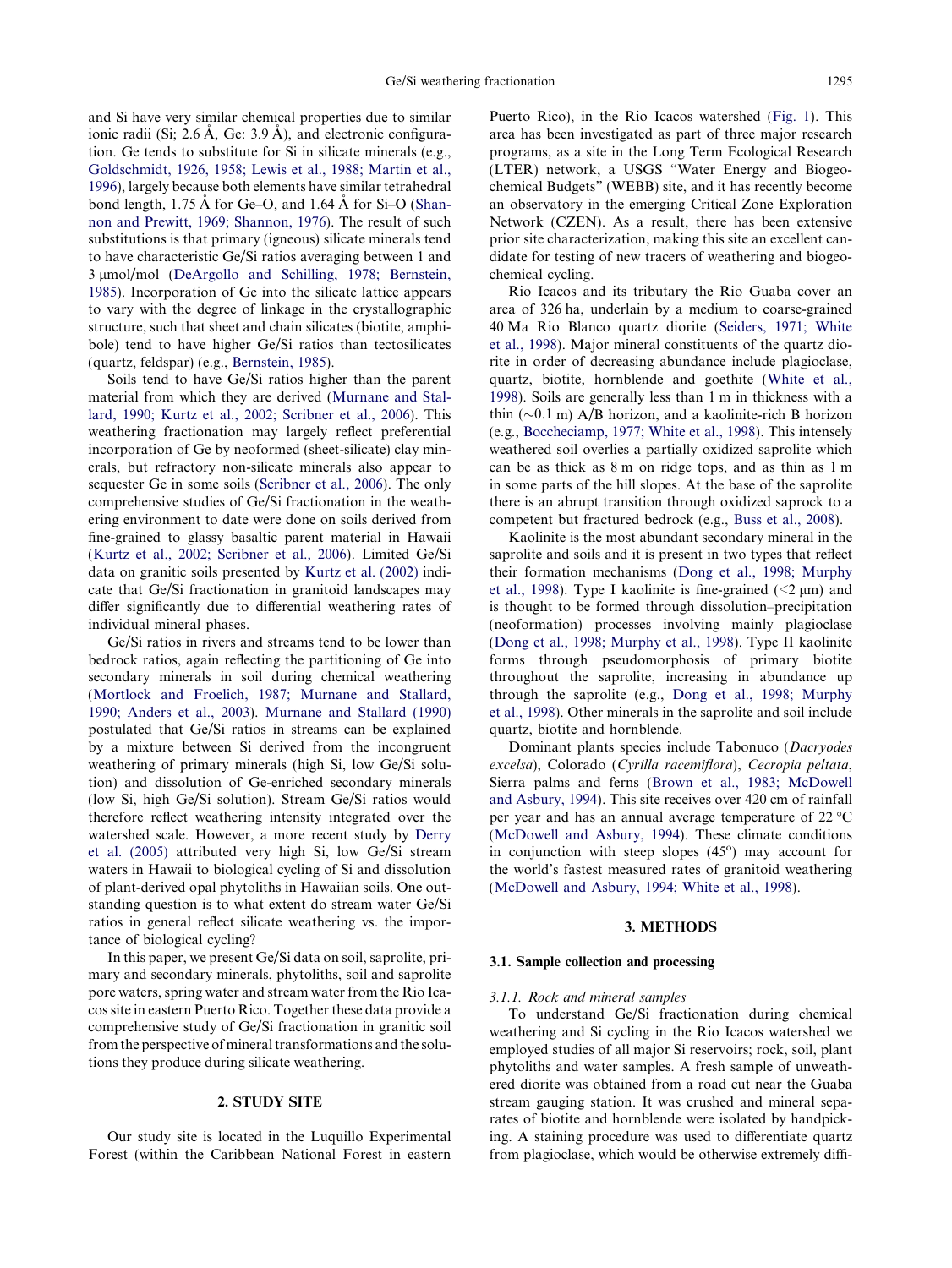<span id="page-2-0"></span>

Fig. 1. Map showing location of Rio Icacos watershed in Puerto Rico, and location of study site within the watershed. Sites LG1, LG2, and LG3 established by [White et al. \(1998\)](#page-14-0) are located within the star symbol. Figure from [Pett-Ridge et al. \(2009\).](#page-13-0)

cult to handpick. A sieved coarse-fraction mixture of largely quartz and plagioclase was etched with hydrofluoric acid, rinsed, and immersed in Amaranth solution to stain the plagioclase with a red color. Separated mineral grains and whole rock samples were powdered using a boron carbide mortar and pestle and prepared for analysis following the same procedure described below for soil samples. Purity of the plagioclase separate was verified using X-ray diffraction and checked with chemical composition. Our plagioclase separate yielded a Si/Al molar ratio of 1.94 identical to the value obtained using a microprobe by [White et al.](#page-14-0) [\(1998\).](#page-14-0)

#### 3.1.2. Soil and saprolite samples

Prior work by [White et al. \(1998\)](#page-14-0) established a group of study sites (LG1, LG2 and LG3) on a ridge top, 200 m uphill from the Rio Guaba stream gauging station (Fig. 1). Soil and saprolite samples used for this study were provided by Pett-Ridge (Oxford), obtained by hand-auguring to the bedrock at  $\sim 8$  m, immediately adjacent to the LG1 site. Splits of soil (0–60 cm) and saprolite (75–735 cm) samples were dried overnight at 105 °C then heated at 550 °C for 4 h to remove organic matter and other volatiles including structurally bound water in clay minerals. The change in weight at this step is recorded as "loss on ignition" (LOI, wt%). Samples were then pulverized using a boron carbide mortar and pestle and stored in a desiccator prior to further analyses. The powered samples were dissolved using the lithium tetraborate fusion method. One hundred milligrams (100 mg) of soil were weighed into a graphite crucible,

mixed with 400 mg of lithium tetraborate and fused in a muffle furnace at 1050  $\degree$ C for 15 min. The partially melted bead was removed from the furnace, swirled to ensure uniform mixing of sample and flux and reheated for another 5 min. The melted sample was then dissolved in 50 ml of 10% nitric acid and sonicated for 30 min to ensure complete dissolution of the sample. The solution was then filtered and diluted to 4000-fold dilution with deionized water prior to analysis.

Kaolinite was separated from the saprolite by first treating  $\sim$ 10 g of bulk saprolite sample with hydrogen peroxide to remove organic matter. The organic free sediment underwent a settling procedure to separate out the clay fraction (e.g., [Day, 1965\)](#page-13-0). X-ray diffraction showed that the clay fraction was quartz-free. Residual iron-oxyhydroxides were likely present in the kaolinite separates as indicated by  $Fe<sub>2</sub>O<sub>3</sub>$  concentrations reported in [Table 1](#page-3-0). The presence of such iron-oxyhydroxides should not have a significant impact on measured Ge/Si ratios [\(Scribner et al., 2006\)](#page-13-0). The separated kaolinite was dissolved following the procedure described above and analyzed for major elements and Ge concentrations.

## 3.1.3. Water samples

Tension lysimeters (PVC tubes with porous ceramic cups) were previously installed by USGS researchers ([White](#page-14-0) [et al., 1998](#page-14-0)) at sites designated LG1, LG2 and LG3, at depths ranging from 15 cm to 850 cm. We sampled these lysimeters during the field campaigns on July 13, 2003 and February 14, 2004. Lysimeters were emptied and reset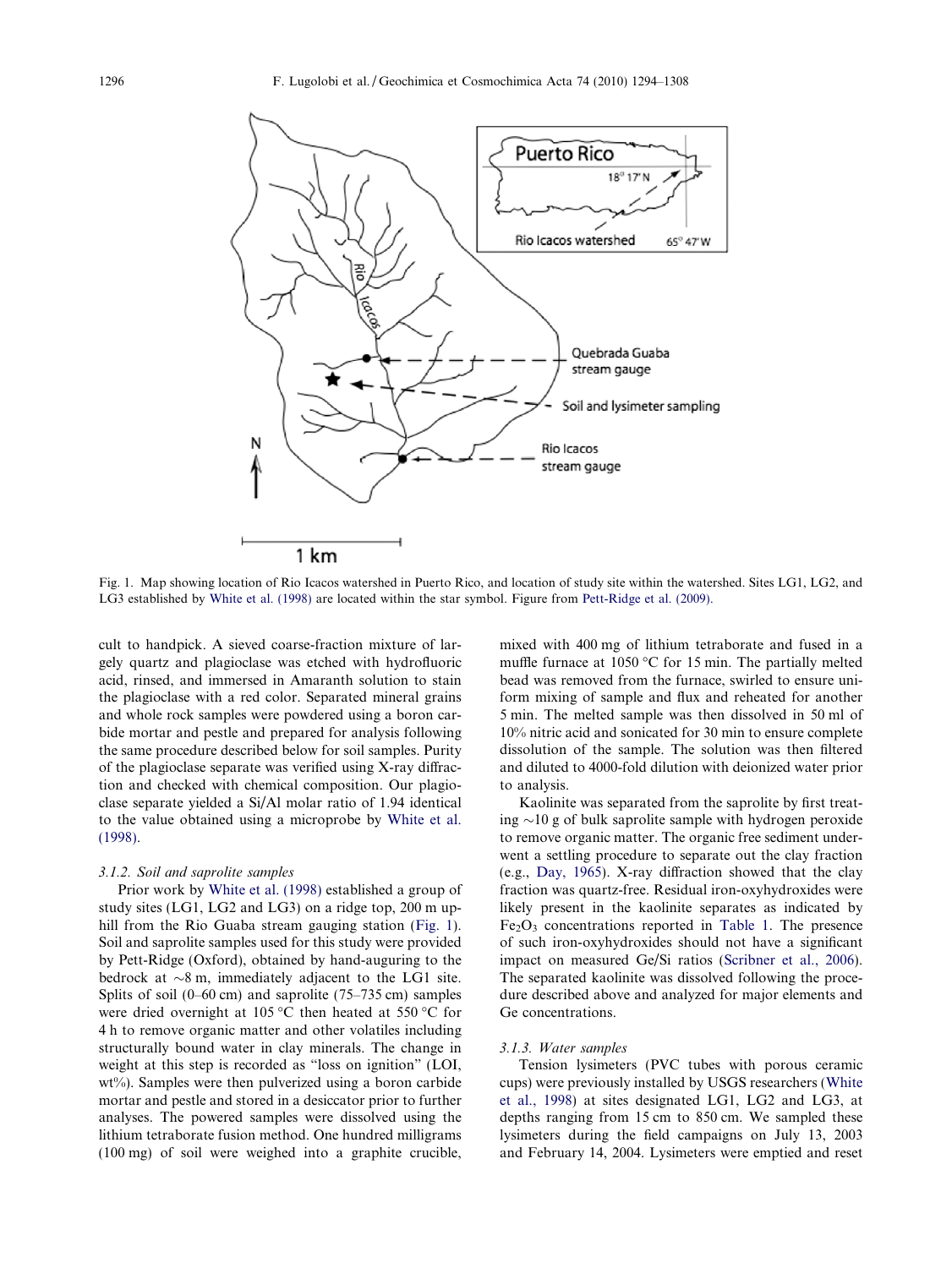<span id="page-3-0"></span>Table 1 Elemental concentrations and Ge/Si ratios in the Luquillo diorite, primary and secondary minerals.

|                                    | SiO <sub>2</sub><br>$(wt\%)$ | $Al_2O_3$<br>$(wt\%)$ | Fe <sub>2</sub> O <sub>3</sub><br>$(wt\%)$ | CaO<br>$(wt\%)$ | $K_2O$<br>$(wt\%)$ | MgO<br>$(wt\%)$ | MnO<br>$(wt\%)$ | Na <sub>2</sub> O<br>$(wt\%)$ | TiO <sub>2</sub><br>$(wt\%)$ | $P_2O_5$<br>$(wt\%)$ | Ge<br>(ppm) | Zr<br>(ppm) | Ge/Si<br>$(\mu \text{mol/mol})$ |
|------------------------------------|------------------------------|-----------------------|--------------------------------------------|-----------------|--------------------|-----------------|-----------------|-------------------------------|------------------------------|----------------------|-------------|-------------|---------------------------------|
| Diorite                            | 61.8                         | 17.7                  | 5.1                                        | 6.12            | 1.04               | 1.79            | 0.12            | 3.53                          | 0.37                         | 0.10                 | 1.49        | 56          | 2.0                             |
| Diorite minerals                   |                              |                       |                                            |                 |                    |                 |                 |                               |                              |                      |             |             |                                 |
| Quartz <sup>a</sup>                | 99.2                         | 0.3                   | nd                                         | nd              | nd                 | nd              | nd              | nd                            | nd                           | nd                   | 0.6         |             | 0.5                             |
| Feldspar                           | 58.6                         | 25.0                  | 0.20                                       | 8.54            | 0.71               | 0.14            | 0.01            | 5.37                          | 0.04                         | 0.06                 | 1.06        |             | 1.5                             |
| Biotite                            | 39.5                         | 15.2                  | 21.1                                       | 2.36            | 7.62               | 9.98            | 0.43            | 0.56                          | 2.50                         | 0.18                 | 2.5         |             | 5.2                             |
| Hornblende                         | 46.4                         | 9.4                   | 21.8                                       | 7.10            | 2.54               | 9.59            | 0.60            | 0.85                          | 1.47                         | 0.28                 | 3.9         |             | 7.0                             |
| Saprolite minerals                 |                              |                       |                                            |                 |                    |                 |                 |                               |                              |                      |             |             |                                 |
| Kaolinite-I<br>$(9 \text{ cm})$    | 41.4                         | 16.0                  | 4.92                                       | nd              | 0.05               | 0.25            | 0.01            | 0.25                          | 0.61                         | 0.47                 | 2.47        |             | 4.9                             |
| Kaolinite-I                        | 34.2                         | 33.3                  | 13.1                                       | nd              | 0.12               | 0.33            | 1.46            | 0.27                          | 0.84                         | 0.62                 | 2.51        |             | 6.1                             |
| $(714 \text{ cm})$                 |                              |                       |                                            |                 |                    |                 |                 |                               |                              |                      |             |             |                                 |
| Kaolinite-II<br>$(714 \text{ cm})$ | 49.4                         | 25.0                  | 8.15                                       | nd              | 1.54               | 2.33            | 0.37            | 0.04                          | 1.05                         | 0.07                 | 2.88        |             | 4.8                             |

<sup>a</sup> Quartz data from [Kurtz et al., 2002;](#page-13-0) nd = concentration below limit of quantification.

to a suction of  $-60$  kPa the day prior to sampling. Groundwater flowing at the saprolite–bedrock interface was collected at a spring emanating from a nearby landslide scar, 200 m east of the Guaba stream gage. We also collected baseflow samples from the Icacos and Guaba streams. All water samples were filtered through a  $0.45 \mu m$  filter, acidified with 2–3 drops of concentrated nitric acid and refrigerated prior to analysis.

# 3.1.4. Soil paste experiments

In addition to pore waters sampling by tension lysimeters, we performed saturation paste experiments using soil samples from the LG1 site, following the same procedure used by [Derry et al. \(2005\)](#page-13-0) in their Ge/Si study in Hawaii. These experiments both supplement the lysimeter sampling of soil solutions, and allow for a more direct comparison with the data of [Derry et al. \(2005\)](#page-13-0). These experiments provide more detailed information on soil solutions from the top 50 cm of the soil profile, where we might expect to find the elevated Si concentrations and low Ge/Si ratios that indicate the influence of phytoliths (e.g., [Derry et al.,](#page-13-0) [2005; Blecker et al., 2007\)](#page-13-0). A 70 cm soil core was collected using a hammer-assisted push corer. The core was sliced in 4 cm intervals using a plastic knife. One hundred grams (100 g) of well homogenized soil from each depth interval was transferred into 250 ml polypropylene beakers and mixed with distilled water to field capacity and left to sit for 1 h (e.g., [Lathja](#page-13-0) et al., 1999). After leaching, the soil slurries were filtered through a  $0.45 \mu m$  filter. The filtrate transferred into 30 ml plastic bottles, acidified and analyzed for major cations and Ge following the methods described below. Concentrations of elements in these soil solutions are not in any way normalized to the mass of soil used in the experiment.

# 3.1.5. Plant phytolith extractions

We collected whole leaf samples from eight species found adjacent to the LG1 site to determine the phytolith content (as wt%  $SiO<sub>2</sub>$ ) in leaves and the Ge/Si ratios in phytoliths. The leaves were cleaned with distilled water and left

to dry overnight at 50 °C. Leaves were then crushed in a mortar and pestle with liquid nitrogen and 0.5 g weighed into a Teflon microwave vessel. Nine milliliters of 70% nitric acid and hydrogen peroxide (1 ml) were added to the vessel. Care was taken to make sure that the entire leaf sample was covered with the acid–peroxide mixture. The samples were left to sit uncovered for 10 min to allow initial oxidation by the peroxide. The samples were capped and heated in the Milestone Ethos II microwave at  $180^{\circ}$ C for 10 min. The microwave vessels were allowed to cool for 1 h and each sample was transferred to a 50 ml tube, centrifuged and the acid decanted from the solid phytolith sample, which was then washed five times with deionized water. The concentration of Si in the supernatant was found to be near detection limit, indicating minimal dissolution of phytoliths. Clean phytolith samples were dissolved in 5 ml of 2 M sodium hydroxide and diluted 5-fold with deionized water. Because of the high sodium hydroxide content, the samples were neutralized to pH 3 with nitric acid prior to analysis.

# 3.2. Sample analyses

All analyses for both major elements and Ge were performed in the analytical laboratories at Boston University. Major element analyses were performed using the Jobin Yvon Ultrace JY-138 Inductively Coupled Plasma-Emission Spectrometer (ICP-ES). Five standard reference materials (BHVO2, G-2, RGM-1, SCO-1 and STM) were used during major element analyses of rock, saprolite and soil samples. For water sample analyses we used multi-element standard solutions at concentrations that bracketed the concentrations of our water samples prepared from stock single element standard solutions (Fisher Scientific). A representative sample with major elements concentration similar to our samples was run with the samples to track and correct for instrumental drift. Major element analyses of SRM BHVO2 run as an unknown agree to accepted values to within 2%, with 2 sigma precision better than 3% based on replicate analyses. Two sigma precision on dissolved Si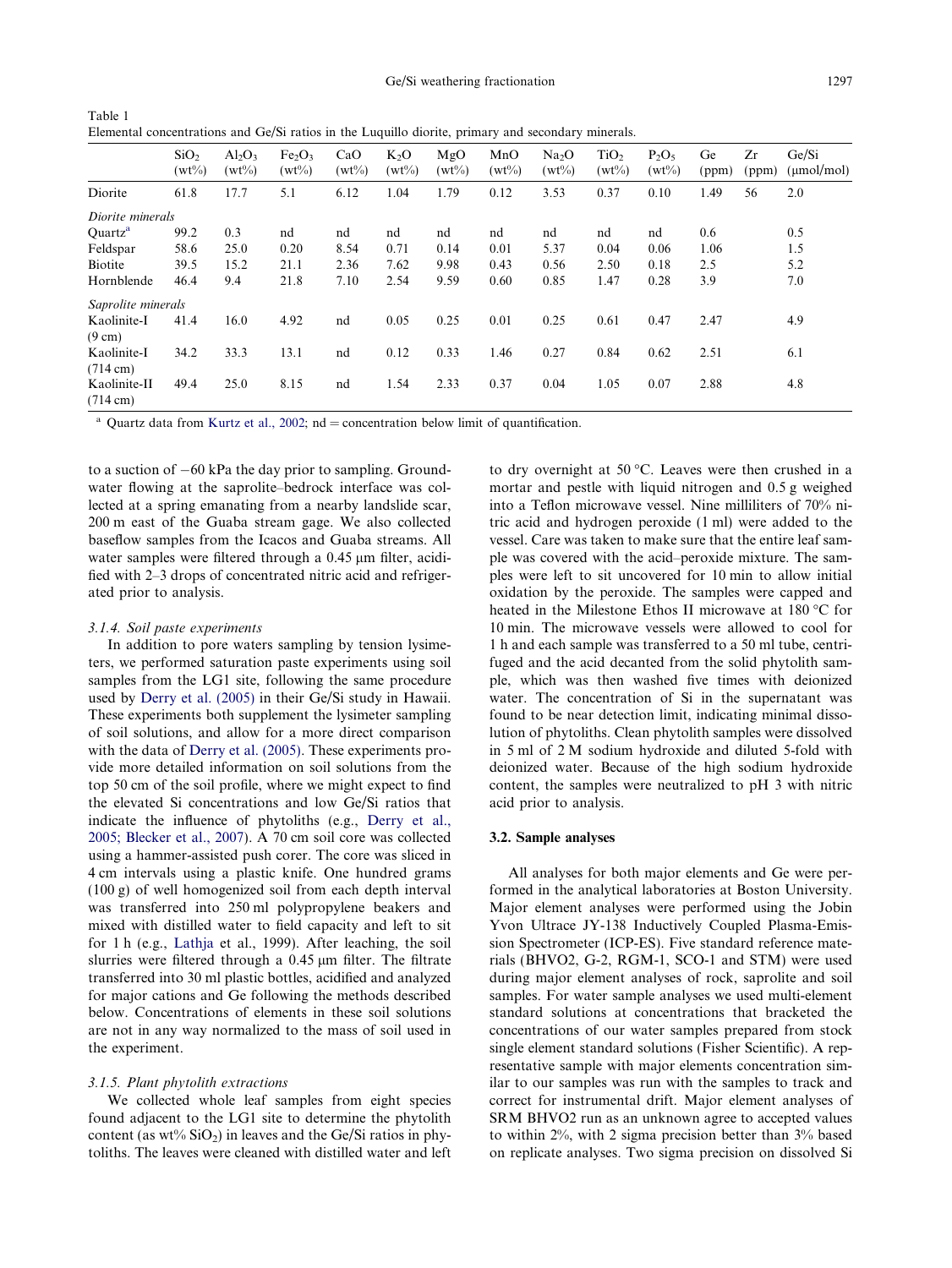<span id="page-4-0"></span>concentrations is 1.2% based on four replicate analyses of a single water sample.

Samples for Ge analysis were prepared by mixing 10 g of the sample (water or diluted dissolved solid) with a  ${}^{70}$ Ge-enriched spike  $({}^{70}$ Ge/<sup>74</sup>Ge = 161) to a target <sup>70</sup>Ge-enriched spike (<sup>70</sup>Ge/<sup>74</sup>Ge = 161) to a target <sup>70</sup>Ge/<sup>74</sup>Ge ratio of  $\sim$ 3. The samples and spike were allowed to equilibrate at room temperature for at least 24 h. For rock and saprolite samples we a used continuous hydride generation method ([Scribner et al., 2006](#page-13-0)). Here, the spiked sample was mixed inline with a 0.2 M Tris– HCl solution followed by a 2% sodium borohydride solution, and the generated hydride swept into the torch of the ICP-MS in an argon gas stream. Because water samples contained lower Ge concentrations, we used a cryogenic "batch" method to concentrate the generated GeH4. During this procedure the equilibrated solution was buffered to pH 6 by 0.5 ml of a 2 M Tris–HCl solution. The sample was then connected to the hydride line and using a syringe 0.5 ml of 4% sodium borohydride was added to the samples to generate germanium hydride (GeH4). The generated germanium hydride was collected for 4 min and

Table 2

Elemental concentrations<sup>a</sup> and  $\text{Ge/Si}$  ratios with depth in the Luquillo weathering profile

trapped in a U-tube immersed in liquid argon before introducing it as a plug into the torch of the VG Plasmaquad 2+ ICP-MS [\(Jin et al., 1991; Mortlock and Froelich,](#page-13-0) [1996; Kurtz et al., 2002; Derry et al., 2005\)](#page-13-0). Replicate analyses of Ge concentrations in water samples agree to within 4%. Our analysis of Ge in SRM SCO-1 (1.45 ppm) agrees within error to the value published by Scribner et al.  $(2006; 1.44 \pm 0.01)$ .

#### 4. RESULTS

#### 4.1. Quartz diorite parent material

The quartz diorite parent material contains 1.49 ppm Ge, reflecting a mixture of minerals with Ge concentrations ranging from 0.6 ppm (quartz) to 3.9 ppm (hornblende; [Ta](#page-3-0)[ble 1\)](#page-3-0). With a  $SiO<sub>2</sub>$  concentration of 61.8 wt%, the bulk rock Ge/Si ratio is 2.0 µmol/mol. Individual mineral Ge/ Si ratios range from  $0.5$  to  $7.0 \text{ \mu mol/mol}$ . The dominant mineral phase, plagioclase, has a Ge concentration of 1.06 ppm and a Ge/Si ratio of 1.5  $\mu$ mol/mol.

|           |               |                              |                       |                                            |                 |                    | л.              |                 | ັ້                            |                              |             |             |             |                          |                 |
|-----------|---------------|------------------------------|-----------------------|--------------------------------------------|-----------------|--------------------|-----------------|-----------------|-------------------------------|------------------------------|-------------|-------------|-------------|--------------------------|-----------------|
|           | Depth<br>(cm) | SiO <sub>2</sub><br>$(wt\%)$ | $Al_2O_3$<br>$(wt\%)$ | Fe <sub>2</sub> O <sub>3</sub><br>$(wt\%)$ | CaO<br>$(wt\%)$ | $K_2O$<br>$(wt\%)$ | MgO<br>$(wt\%)$ | MnO<br>$(wt\%)$ | Na <sub>2</sub> O<br>$(wt\%)$ | TiO <sub>2</sub><br>$(wt\%)$ | Sr<br>(ppm) | Zr<br>(ppm) | Ge<br>(ppm) | Ge/Si<br>$(\mu mol/mol)$ | LOI<br>$(wt\%)$ |
|           |               |                              |                       |                                            |                 |                    |                 |                 |                               |                              |             |             |             |                          |                 |
| Soil      | 15            | 78.3                         | 12.6                  | 3.89                                       | nd              | 0.31               | 0.15            | 0.02            | nd                            | 0.35                         | 4.51        | 187         | 1.40        | 1.5                      | 8.90            |
|           | 45<br>60      | 83.4                         | 11.1                  | 4.42                                       | nd              | 0.21               | 0.10            | 0.02            | nd                            | 0.33                         | 2.04        | 147         | 1.11        | 1.1                      | 7.32            |
|           |               | 69.5                         | 15.6                  | 5.67                                       | nd              | 0.45               | 0.32            | 0.04            | nd                            | 0.4                          | 2.51        | 142         | 1.33        | 1.6                      | 8.34            |
| Saprolite | 75            | 65.4                         | 21.4                  | 6.54                                       | nd              | 0.84               | 0.65            | 0.10            | nd                            | 0.48                         | 3.61        | 118         | 1.57        | 2.0                      | 8.07            |
|           | 120           | 69.1                         | 22.7                  | 7.09                                       | nd              | 0.89               | 0.67            | 0.13            | nd                            | 0.51                         | 10.66       | 121         | 2.04        | 2.4                      | 7.97            |
|           | 150           | 68.7                         | 20.7                  | 7.33                                       | nd              | 0.97               | 0.76            | 0.13            | nd                            | 0.51                         | 4.62        | 130         | 2.39        | 2.9                      | 7.26            |
|           | 180           | 66.6                         | 23.5                  | 7.79                                       | nd              | 1.10               | 0.69            | 0.07            | nd                            | 0.57                         | 3.79        | 128         | 2.14        | 2.7                      | 8.03            |
|           | 210           | 64.4                         | 22.4                  | 7.53                                       | nd              | 1.12               | 0.74            | 0.09            | nd                            | 0.51                         | 3.28        | 109         | 2.08        | 2.7                      | 8.09            |
|           | 240           | 69.0                         | 22.2                  | 8.27                                       | nd              | 1.33               | 0.76            | 0.11            | nd                            | 0.57                         | 9.39        | 141         | 2.02        | 2.4                      | 7.75            |
|           | 270           | 69.4                         | 21.4                  | 7.46                                       | nd              | 1.05               | 0.70            | 0.14            | nd                            | 0.55                         | 3.2         | 113         | 1.93        | 2.3                      | 7.54            |
|           | 300           | 65.5                         | 23.2                  | 8.41                                       | nd              | 1.05               | 0.67            | 0.11            | nd                            | 0.6                          | 5.44        | 149         | 1.95        | 2.5                      | 8.33            |
|           | 330           | 67.7                         | 21.8                  | 7.47                                       | nd              | 1.16               | 0.74            | 0.13            | nd                            | 0.53                         | 4.3         | 172         | 1.50        | 1.8                      | 7.61            |
|           | 360           | 69.9                         | 22.1                  | 6.39                                       | nd              | 0.82               | 0.58            | 0.37            | nd                            | 0.46                         | 3.62        | 161         | 2.20        | 2.6                      | 7.95            |
|           | 390           | 69.7                         | 22.0                  | 7.18                                       | nd              | 1.15               | 0.70            | 0.19            | nd                            | 0.53                         | 3.72        | 117         | 1.94        | 2.3                      | 8.12            |
|           | 420           | 66.7                         | 21.5                  | 7.27                                       | nd              | 1.21               | 0.69            | 0.55            | nd                            | 0.52                         | 4.01        | 137         | 2.40        | 3.0                      | 7.89            |
|           | 450           | 66.4                         | 22.6                  | 7.86                                       | nd              | 1.07               | 0.66            | 0.25            | $^{\rm nd}$                   | 0.58                         | 3.62        | 111         | 2.27        | 2.8                      | 8.00            |
|           | 480           | 65.4                         | 21.1                  | 7.27                                       | 0.69            | 1.65               | 1.40            | 0.24            | 0.53                          | 0.57                         | 24.9        | 180         | 2.08        | 2.6                      | 7.27            |
|           | 495           | 68.8                         | 19.4                  | 7.04                                       | 0.74            | 1.34               | 1.12            | 0.27            | 0.56                          | 0.49                         | 27.9        | 88.1        | 1.74        | 2.1                      | 6.75            |
|           | 510           | 65.8                         | 19.3                  | 6.61                                       | 1.77            | 1.42               | 1.56            | 0.21            | 1.18                          | 0.49                         | 57.7        | 85.6        | 1.77        | 2.2                      | 5.84            |
|           | 525           | 65.1                         | 19.9                  | 7.25                                       | 1.69            | 1.36               | 1.70            | 0.20            | 1.0                           | 0.53                         | 49.2        | 144         | 1.72        | 2.2                      | 6.51            |
|           | 540           | 65.6                         | 18.3                  | 6.68                                       | 2.48            | 1.45               | 1.91            | 0.43            | 1.54                          | 0.48                         | 73.0        | 83.8        | 1.59        | $2.0\,$                  | 4.75            |
|           | 555           | 66.5                         | 19.6                  | 7.13                                       | 2.56            | 1.58               | 1.93            | 0.33            | 1.59                          | 0.54                         | 81.0        | 97.0        | 1.56        | 1.9                      | 4.88            |
|           | 570           | 59.4                         | 16.5                  | 6.81                                       | 3.58            | 1.50               | 2.10            | 0.18            | 2.15                          | 0.48                         | 117         | 86.4        | 1.60        | 2.2                      | 3.07            |
|           | 585           | 66.4                         | 17.1                  | 6.76                                       | 3.7             | 1.64               | 2.15            | 0.18            | 2.26                          | 0.49                         | 121         | 97.6        | 1.63        | 2.0                      | 3.09            |
|           | 600           | 63.9                         | 17.2                  | 6.36                                       | 3.89            | 1.70               | 2.06            | 0.18            | 2.52                          | 0.47                         | 133         | 67.0        | 1.50        | 1.9                      | 2.84            |
|           | 630           | 63.9                         | 18.4                  | 6.68                                       | 4.04            | 1.68               | 2.19            | 0.20            | 2.47                          | 0.51                         | 135         | 88.6        | 1.69        | 2.2                      | 3.12            |
|           | 645           | 65.9                         | 17.5                  | 6.91                                       | 4.22            | 1.76               | 2.14            | 0.18            | 2.68                          | 0.52                         | 148         | 110         | 1.45        | 1.8                      | 2.36            |
|           | 660           | 67.9                         | 17.9                  | 6.53                                       | 4.02            | 1.76               | 2.06            | 0.17            | 2.38                          | 0.49                         | 142         | 84.6        | 1.60        | $2.0\,$                  | 2.96            |
|           | 675           | 65.2                         | 17.4                  | 7.23                                       | 4.37            | 1.86               | 2.40            | 0.20            | 2.64                          | 0.53                         | 144         | 113         | 1.61        | $2.0\,$                  | 2.52            |
|           | 690           | 63.9                         | 17.5                  | 7.06                                       | 4.34            | 1.85               | 2.36            | 0.21            | 2.61                          | 0.53                         | 145         | 69.5        | 1.68        | 2.2                      | 2.41            |
|           | 705           | 63.4                         | 16.8                  | 6.67                                       | 4.25            | 1.70               | 2.17            | 0.19            | 2.62                          | 0.48                         | 145         | 68.3        | 1.50        | $2.0\,$                  | 2.23            |
|           | 720           | 65.5                         | 17.8                  | 7.43                                       | 4.69            | 1.74               | 2.55            | 0.23            | 2.82                          | 0.53                         | 152         | 104         | 1.75        | 2.2                      | 2.29            |
|           | 735           | 65.4                         | 17.9                  | 7.15                                       | 4.59            | 1.87               | 2.46            | 0.22            | 2.8                           | 0.53                         | 152         | 93.4        | 1.70        | 2.2                      | 2.39            |

 $nd = concentration$  below limit of quantification

 $^{\rm a}$  Concentrations are based on "volatile-free" sample weight, after to heating to 550 °C. LOI is reported for reference.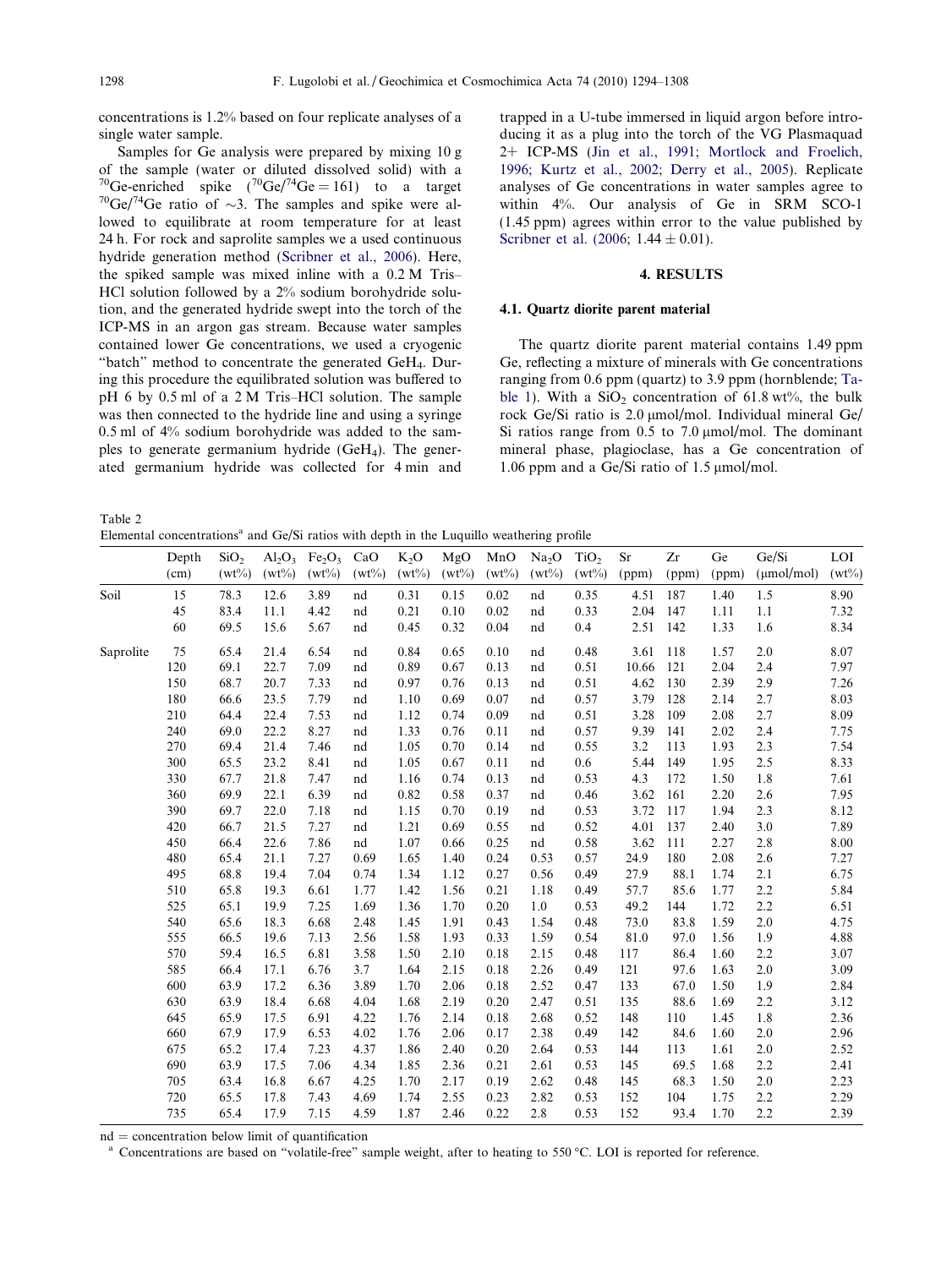## <span id="page-5-0"></span>4.2. Saprolite and soil

Elemental concentrations measured on a core from the LG1 site are presented in [Table 2](#page-4-0). These concentrations are reported and discussed based on their "volatile-free" (after heating to 550 °C) weight to allow discrimination of vertical trends in soil and saprolite elemental composition reflecting weathering without dilution effects from variable LOI, which increases sharply between 6 and 5 m depth [\(Table 2\)](#page-4-0). Results are discussed here moving up from the saprolite–bedrock interface toward the surface, reflecting increasing duration of weathering upward.  $SiO<sub>2</sub>$  concentrations in the saprolite are generally elevated relative to bedrock resulting from residual concentration by loss of more mobile elements.  $SiO<sub>2</sub>$  concentrations increase slightly upward from  $\sim$ 65% near the bedrock to values close to 68% at the top of the saprolite (Fig. 2a). More significant depth trends are seen in Ca (Fig. 2b) and Al (Fig. 2c). CaO concentrations are  $\sim$  4.5 wt% near the saprolite–bedrock interface, decrease slightly upward, and then fall off sharply essentially to zero between 6 and 5 m depth.  $Al_2O_3$  concentrations at depth in the saprolite are similar to bedrock concentrations ( $\sim$ 17.7 wt%), then increase to concentrations between 20% and 23% above 5 m. Saprolite Ge concentrations average  $\sim$ 1.6 ppm from saprolite–bedrock interface up to 5 m depth and increase above 5 m to a new average of  $\sim$ 2 ppm that persists upward throughout the saprolite [\(Table 2\)](#page-4-0). Ge/Si ratios are generally higher in saprolite than in parent material. The Ge/Si ratio measured from our deepest sample, closest to saprolite–bedrock interface is 2.15  $\mu$ mol/mol. The ratio fluctuates around 2  $\mu$ mol/mol up to 5 m depth. Above 5 m, Ge/Si ratios increase sharply to values close to  $3 \mu$ mol/mol and remain high throughout the mid-saprolite up to 1.5 m depth (Fig. 3).

There is an abrupt change in chemistry within the top meter of the weathering profile, where saprolite gives way to chemically and texturally distinct soil (above 60 cm).



Fig. 3. Depth-profile for solid-phase Ge/Si in soil/saprolite core from LG1 site. Drop in Ge/Si in upper soils likely reflects partial loss of kaolinite produced lower in weathering profile.



Fig. 2. Depth-profiles for solid-phase (a)  $SiO_2$ , (b) CaO and (c)  $Al_2O_3$  in soil/saprolite core from LG1 site. Abrupt loss of CaO at  $\sim$ 5 m depth represents final depletion of primary plagioclase.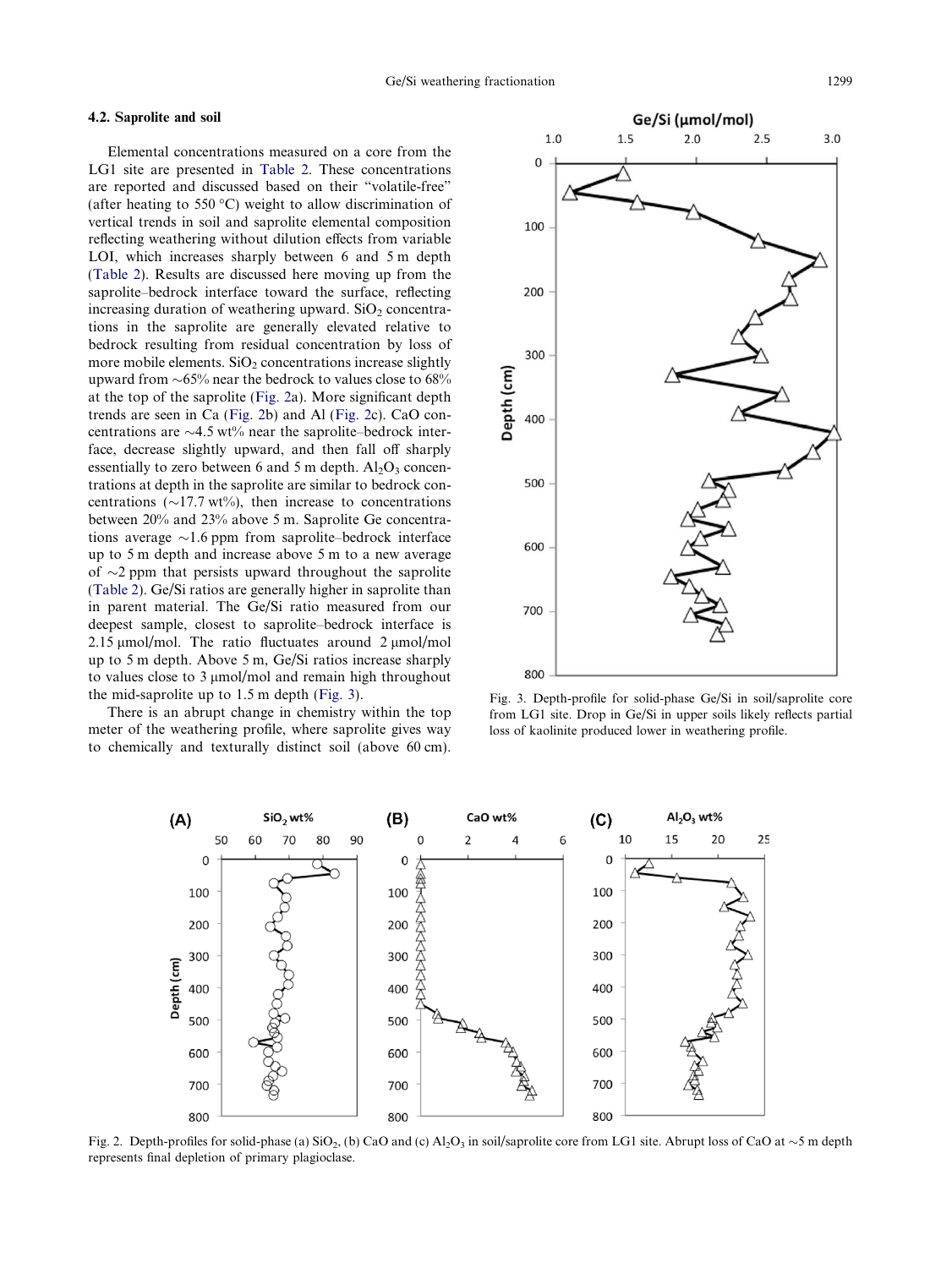<span id="page-6-0"></span>Our sampling resolution does not allow discrimination of soil composition by horizon.  $SiO<sub>2</sub>$  concentrations increase within the soil reaching values as high as 83% near the surface ([Fig. 2b](#page-5-0)). The increase in Si is complemented by an abrupt decrease in Al concentrations in soil, to  $Al_2O_3$  concentrations  $\sim$ 11–16%. Similarly, Ge concentrations decrease in soil relative to underlying saprolite, to values <1.5 ppm. Increasing Si combined with decreasing Ge causes Ge/Si ratios to decrease to as low as  $1.1 \mu$ mol/mol in shallow soils ([Fig. 3\)](#page-5-0).

The dominant minerals in saprolite and soil, quartz and kaolinite, have distinctive Ge/Si ratios. Quartz has the lowest Ge/Si ratio of any primary or secondary mineral  $(0.5 \mu \text{mol/mol})$ . The two types of kaolinite present within the regolith have similarly high Ge/Si ratios. The Ge/Si ratios of two samples of kaolinite derived from dissolution of primary minerals near the saprolite–bedrock interface (type I kaolinite) are 4.9 and 6.1 µmol/mol. Our sample of type II kaolinite, the form derived from pseudomorphosis of biotite, has Ge/Si of  $4.8 \mu$ mol/mol ([Table 1\)](#page-3-0).

#### 4.3. Phytoliths

Leaf phytolith contents (as  $wt\%$  SiO<sub>2</sub>) and Ge/Si ratios in extracted phytoliths from eight plant species at our study site are reported in Table 3. Leaves from the Rio Icacos site contain between 0 and 4.4 wt%  $SiO<sub>2</sub>$ . We found no systematic relationship between phytolith content and plant type (trees vs. ferns vs. grasses), but our sampling design was aimed at characterizing Ge/Si ratios rather than accurately assessing biomass phytolith content. Ge/Si ratios measured on extracted phytoliths range between  $0.03$  and  $0.5 \mu$ mol/ mol, by far the lowest ratios in any solid-phase materials at Rio Icacos. There is no clear relationship between phytolith abundance (wt%  $SiO<sub>2</sub>$ ) and Ge/Si ratio in our samples.

#### 4.4. Water samples

Si, Ge and major cation concentrations in waters from tension lysimeters, streams, and saturation paste experiments are reported in [Table 4.](#page-7-0) We report solution data in molality units (mol/kg water) consistent with our gravimetric production of standard solutions. Soil pore water Si concentrations are generally greater than  $100 \mu$ mol/kg in our deepest lysimeters, and lower than 100  $\mu$ mol/kg above 5.5 m depth. Concentrations decrease up-profile within

Phytolith content (as  $wt\%$  SiO<sub>2</sub>) and Ge/Si ratios in common Luquillo plants.

|                            | SiO <sub>2</sub> (wt <sub>2</sub> ) | $Ge/Si$ ( $\mu$ mol/mol) |
|----------------------------|-------------------------------------|--------------------------|
| Sawgrass                   | 2.9                                 | 0.53                     |
| Sierra palm (P. montana)   | 3.0                                 | 0.12                     |
| Melastomataceae            | 0.02                                | nd                       |
| Cecropia                   | 4.4                                 | 0.03                     |
| Grass                      | 0.6                                 | 0.21                     |
| Common fern                | 4.3                                 | 0.2                      |
| Fire fern (Gleicheniaceae) | 1.7                                 | 0.11                     |
| Tree fern (C. arborea)     | 0.3                                 | 0.17                     |

 $nd = Ge$  concentration below limit of quantification.

the saprolite to a minimum of 30  $\mu$ mol/kg around 150– 60 cm depth ([Fig. 4\)](#page-8-0). Dissolved Si concentrations increase above this depth, but do not exceed the highest concentrations measured from the deepest part of the saprolite. Stream waters at baseflow have Si concentrations that are 258–326 µmol/kg. Water samples collected from springs emanating from the saprolite–bedrock interface at nearby landslide areas have Si concentrations  $(324-349 \text{ µmol/kg})$ that are very similar to or slightly higher than values measured on baseflow stream waters ([Table 4](#page-7-0)).

Germanium pore water concentrations are generally between 100 and 250 pmol/kg [\(Table 4\)](#page-7-0) and do not show systematic depth trends to the degree that Si concentrations do. The lowest saprolite pore water Ge/Si ratios,  $\sim$ 1.2 lmol/mol were observed 1 m above the saprolite–bedrock interface at LG1 [\(Fig. 5\)](#page-8-0). Saprolite pore water Ge/Si ratios above 5.5 m are generally between 2 and 3.5  $\mu$ mol/mol. The highest pore water Ge/Si ratios are seen in the soil (top 60 cm) of LG1 and LG2, where we measure ratios as high as 4.1 µmol/mol. Ge/Si ratios measured on baseflow stream samples and springs are lower than any measured within the weathering profile, ranging from  $0.27$  to  $0.47 \mu$ mol/mol.

# 4.4.1. Soil paste experiments

Results from soil paste experiments from the shallow soil core collected at the LG1 site ([Table 4\)](#page-7-0) show that soils release Si to water rapidly (within 1 h in our experiments), producing Si concentrations that are similar to values measured on lysimeter samples from equivalent depths. Interestingly, there is a trend towards higher Si concentrations in the soil solutions extracted from the shallowest samples. Si is only 32  $\mu$ mol/kg at 55 cm, and increases to 138  $\mu$ mol/ kg in the 2 cm depth sample. Ge concentrations range between 61 and 233 pmol/kg [\(Table 4](#page-7-0)), within the range of Ge concentrations measured from the same depths in lysimeter samples. Ge/Si ratios of extracted soil solutions average  $\sim$ 1.85 µmol/mol, slightly lower than lysimeter samples from equivalent depths.

# 5. DISCUSSION

Weathering processes have been extensively studied in Luquillo Experimental Forest using a number of techniques (e.g., [White et al., 1998; Murphy et al., 1998; Turner et al.,](#page-14-0) [2003; Ziegler et al., 2005;](#page-14-0) Pett-Ridge et al., 2009). Our aim here is to show how Ge/Si ratios measured on the diorite, saprolite, individual minerals, phytoliths, and water samples can trace particular weathering reactions taking place within the subsurface and also discriminate sources of Si to surface waters.

#### 5.1. Ge/Si fractionation by weathering

Ge/Si ratios of bulk saprolite and soil reflect the sum of the remaining primary minerals plus fractionations that have taken place in the formation of secondary minerals. The Ge/Si ratio of bulk saprolite can differ from parent material either due to incongruent weathering reactions that preferentially take up Ge, or because the saprolite has preferentially retained primary minerals with unusually

Table 3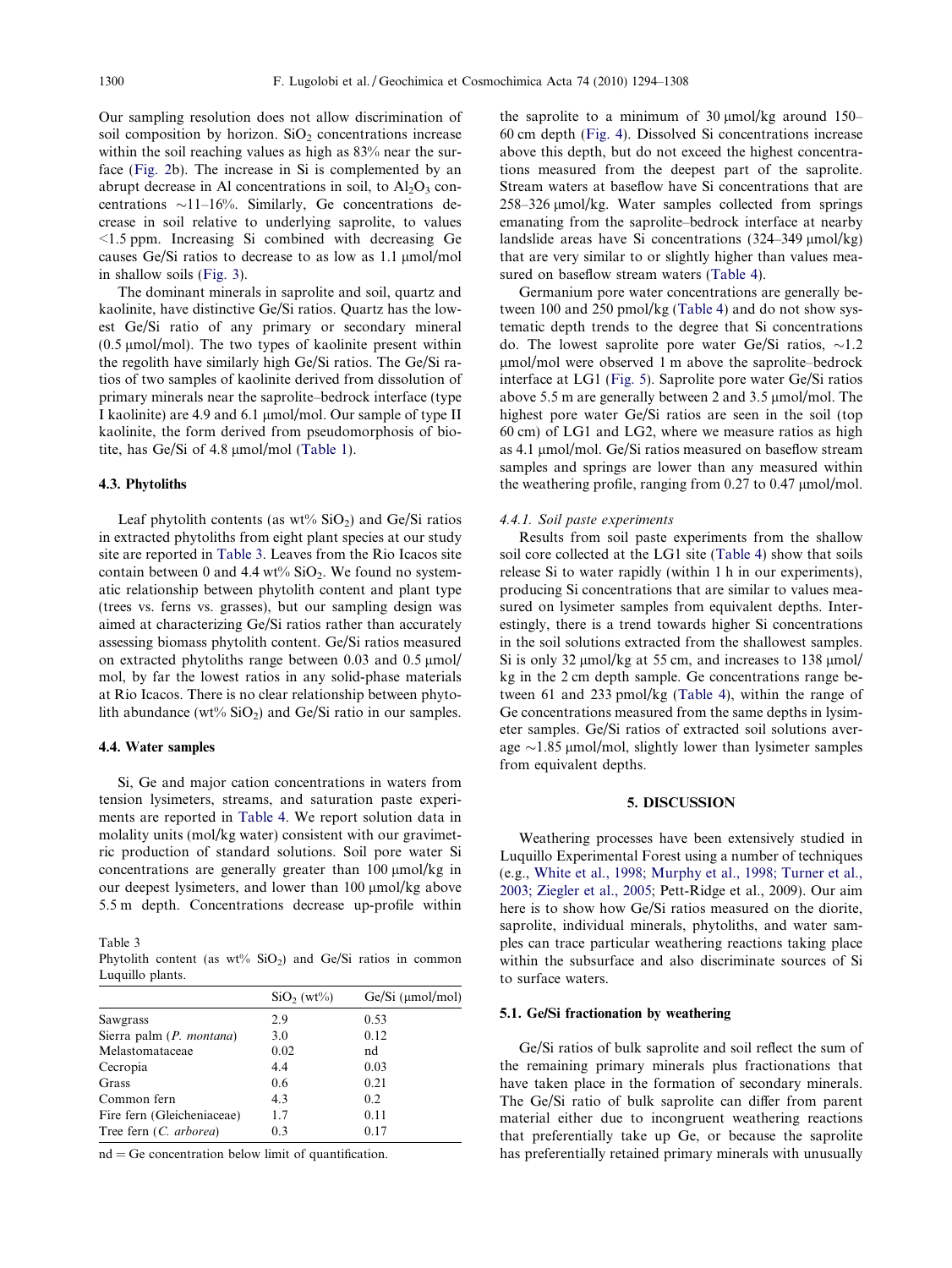Ge/Si weathering fractionation 1301

<span id="page-7-0"></span>Table 4 Dissolved element concentrations and Ge/Si ratios of soil pore waters, saturation paste experiment, stream waters, and spring waters.

|                              | Depth<br>(cm) | Sampling<br>date     | Si<br>$(\mu mol/kg)$ | $\rm Ca$<br>$(\mu \text{mol/kg})$ | K<br>$(\mu \text{mol/kg})$ | Mg<br>$(\mu mol/kg)$ | Na<br>$(\mu mol/kg)$ | $\rm Ge$<br>(pmol/kg) | Ge/Si<br>$(\mu mol/mol)$ |
|------------------------------|---------------|----------------------|----------------------|-----------------------------------|----------------------------|----------------------|----------------------|-----------------------|--------------------------|
| Pore water                   |               |                      |                      |                                   |                            |                      |                      |                       |                          |
| LG1 site                     |               |                      |                      |                                   |                            |                      |                      |                       |                          |
| LG1-S11                      | 15            | $Jun-03$             | 60                   | 3.7                               | 3.6                        | 45                   | 236                  | 246                   | 4.1                      |
| $LG1-S6$                     | 31            | $Jun-03$             | 73                   | $1.2\,$                           | 1.3                        | $27\,$               | 129                  | 176                   | 2.4                      |
| $LG1-S4$                     | 61            | $Jun-03$             | 59                   | 1.5                               | 6.4                        | 29                   | 160                  | 138                   | 2.4                      |
| $LG1-S10$                    | 91            | $Jun-03$             | $40\,$               | 6.5                               | 7.7                        | 31                   | 206                  | 126                   | $3.1$                    |
| $LG1-S7$                     | 152           | $Jun-03$             | 54                   | $0.7\,$                           | $\rm 0.8$                  | 14                   | 90                   | 132                   | 2.5                      |
| $LG1-S1$                     | 183           | $Jun-03$             | 51                   | 3.5                               | $8.7\,$                    | 37                   | 203                  | 133                   | 2.6                      |
| LG1-S12                      | 244           | $Jun-03$             | $72\,$               | 2.0                               | $6.1\,$                    | 17                   | $\bf 84$             | 212                   | 2.9                      |
| $LG1-S3$                     | 366           | $Jun-03$             | 89                   | 6.0                               | 8.4                        | 23                   | 173                  | 202                   | 2.3                      |
| LG1-S9                       | 548           | $Jun-03$             | $78\,$               | 6.2                               | 10.2                       | 19                   | 92                   | 204                   | $2.6\,$                  |
| $LG1-S5$                     | 671           | $Jun-03$             | 176                  | 5.5                               | 21.5                       | $38\,$               | 130                  | 188                   | $1.1\,$                  |
| $LG1-S14$                    | 747           | $Jun-03$             | 140                  | $1.0\,$                           | 7.9                        | 18                   | 162                  | 286                   | 2.1                      |
| LG1-S11                      | $15\,$        | Feb-04               | 47                   | 3.7                               | $2.8\,$                    | 54                   | 254                  | 179                   | 3.8                      |
| $LG1-S6$                     | 31            | Feb-04               | 66                   | 1.7                               | 0.3                        | 37                   | 109                  | 141                   | 2.1                      |
| $LG1-S4$                     | 61            | Feb-04               | 53                   | 1.0                               | $0.0\,$                    | 15                   | 114                  | 122                   | 2.3                      |
| $LG1-S1$                     | 183           | Feb-04               | $47\,$               | 4.2                               | 6.6                        | 34                   | 168                  | 136                   | 2.9                      |
| $LG1-S13$                    | 747           | Feb-04               | 140                  | 0.5                               | 30.4                       | 33                   | 162                  | 202                   | $1.4\,$                  |
| LG2 site                     |               |                      |                      |                                   |                            |                      |                      |                       |                          |
|                              |               | $Jun-03$             |                      | 2.0                               |                            |                      | 169                  | 193                   | $2.0\,$                  |
| $LG2-S9$                     | 15<br>$31\,$  | $Jun-03$             | 95                   | $0.7\,$                           | 1.3<br>1.8                 | 33<br>19             | 184                  | 132                   | $2.8\,$                  |
| $LG2-S8$                     |               |                      | 47                   |                                   |                            |                      |                      |                       |                          |
| $_{\rm LG2-S6}$              | 61            | $Jun-03$             | 41                   | 0.5                               | $1.0\,$                    | $26\,$               | 149                  | 165                   | 4.1                      |
| $LG2-S5$                     | 91            | $Jun-03$<br>$Jun-03$ | 38                   | 1.2                               | 0.5                        | 16                   | 169                  | 120                   | 3.2                      |
| $LG2-S7$                     | 122           |                      | $37\,$               | 1.7                               | nd                         | 16                   | 137                  | 125                   | 3.4                      |
| $LG2-S4$                     | 152           | $Jun-03$             | $28\,$               | 1.0                               | nd                         | $20\,$               | 138                  | 79                    | $2.8\,$                  |
| $LG2-S3$                     | 183           | $Jun-03$             | 56                   | 1.0                               | $2.0\,$                    | 19                   | 127                  | 120                   | $2.2\,$                  |
| $LG2-S2$                     | 366           | $Jun-03$             | 66                   | $0.5\,$                           | 3.1                        | $28\,$               | 220                  | 157                   | 2.4                      |
| $LG2-S9$                     | 15            | Feb-04               | 68                   | $3.0\,$                           | 1.8                        | 45                   | 247                  | 139                   | 2.1                      |
| $LG2-S8$                     | 31            | Feb-04               | 51                   | 0.3                               | $3.1$                      | 17                   | 151                  | 139                   | 2.7                      |
| $LG2-S6$                     | 61            | Feb-04               | $40\,$               | $0.6\,$                           | $-0.2$                     | 21                   | 116                  | 100                   | 2.5                      |
| $LG2-S5$                     | 91            | Feb-04               | 36                   | 0.7                               | 1.8                        | 15                   | 127                  | 101                   | $2.8\,$                  |
| $LG2-S7$                     | 122           | Feb-04               | 32                   | 1.3                               | 0.5                        | 13                   | 99                   | 105                   | 3.3                      |
| $LG2-S4$                     | 152           | Feb-04               | $32\,$               | $1.2\,$                           | 3.0                        | 17                   | 103                  | 94                    | 2.9                      |
| $LG2-S3$                     | 183           | Feb-04               | $50\,$               | $1.1\,$                           | $2.0\,$                    | $26\,$               | 117                  | 113                   | 2.3                      |
| $LG2-S2$                     | 366           | Feb-04               | 62                   | 0.5                               | 5.9                        | 29                   | 205                  | 169                   | 2.7                      |
| LG3 site                     |               |                      |                      |                                   |                            |                      |                      |                       |                          |
| $LG3-S1$                     | 61            | Feb-04               | 84                   | 0.5                               | 5.9                        | 23                   | 136                  | 59                    | 0.70                     |
| $LG3-S5$                     | 91            | Feb-04               | 46                   | $1.0\,$                           | 4.3                        | $22\,$               | 94                   | 120                   | $2.6\,$                  |
| $LG3-S2$                     | 122           | Feb-04               | 34                   | 0.5                               | nd                         | $27\,$               | 134                  | 98                    | 2.9                      |
| $LG3-S7$                     | 152           | Feb-04               | 36                   | 1.5                               | 0.3                        | 26                   | 126                  | 125                   | 3.5                      |
| $LG3-S3$                     | 183           | Feb-04               | 60                   | 0.2                               | $2.0\,$                    | 17                   | 126                  | 122                   | $2.0\,$                  |
| $_{\rm LG3-S8}$              | 213           | Feb-04               | 57                   | $2.7\,$                           | $2.0\,$                    | $20\,$               | $72\,$               | 154                   | $2.7\,$                  |
| $_{\rm LG3-S9}$              | 229           | Feb-04               | 119                  | 4.7                               | 6.4                        | 36                   | 108                  | 252                   | 2.1                      |
|                              |               |                      |                      |                                   |                            |                      |                      |                       |                          |
| Soil paste experiments       |               |                      |                      |                                   |                            |                      |                      |                       |                          |
| 300                          | 2             |                      | 138                  | 62.9                              | 66.0                       | 41                   | 304                  | 233                   | 1.7                      |
| 301                          | $\sqrt{6}$    |                      | 89                   | 78.3                              | 142.0                      | 244                  | 545                  | 134                   | 1.5                      |
| 302                          | 10            |                      | 76                   | 14.5                              | 41.7                       | 94                   | 314                  | 193                   | 2.5                      |
| 303                          | 15            |                      | 50                   | 27.9                              | 15.3                       | 13                   | 165                  | 115                   | 2.3                      |
| 304                          | 20            |                      | 64                   | 43.9                              | 20.5                       | 33                   | 250                  | 92                    | 1.5                      |
| 305                          | 25            |                      | 61                   | 24.2                              | 12.5                       | 17                   | 203                  | $77\,$                | 1.3                      |
| 306                          | 35            |                      | 54                   | 29.4                              | 11.3                       | 16                   | 201                  | 84                    | 1.6                      |
| 307                          | 45            |                      | 31                   | 21.2                              | 5.1                        | $10\,$               | 157                  | 61                    | 2.0                      |
| 308                          | 55            |                      | $32\,$               | 26.4                              | $2.8\,$                    | 11                   | 146                  | $82\,$                | $2.6\,$                  |
| <b>Basellow stream water</b> |               |                      |                      |                                   |                            |                      |                      |                       |                          |
| Guaba G1                     |               | $Jun-03$             | 317                  | 66.6                              | 11.5                       | 42                   | 244                  | 108                   | 0.34                     |
| Guaba PRS2                   |               | $Jun-03$             | 275                  | 63.1                              | 13.3                       | 41                   | 230                  | 104                   | 0.38                     |
| Icacos IUP                   |               | $Jun-03$             | 326                  | 75.8                              | 9.7                        | 48                   | 255                  | 142                   | 0.43                     |
|                              |               |                      |                      |                                   |                            |                      |                      |                       |                          |

(continued on next page)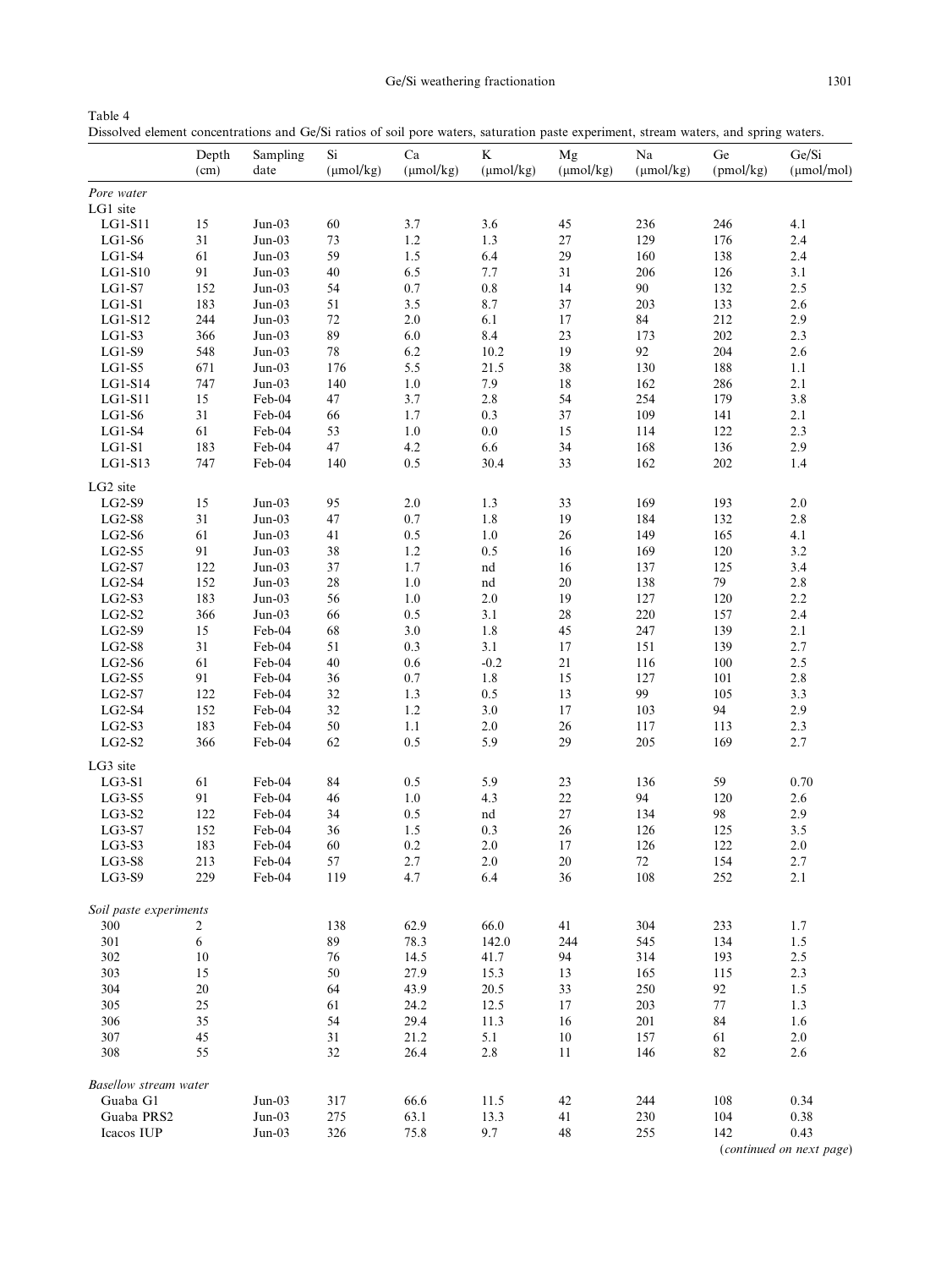| Ge<br>$(\mu \text{mol/kg})$<br>(pmol/kg) | Ge/Si<br>$(\mu mol/mol)$ |
|------------------------------------------|--------------------------|
| 121                                      | 0.47                     |
| 120                                      | 0.40                     |
|                                          |                          |
| 105                                      | 0.32                     |
| 109                                      | 0.31                     |
| 96                                       | 0.29                     |
| 89                                       | 0.27                     |
|                                          |                          |

<span id="page-8-0"></span>Table 4 (continued)



Si (µmol/kg)

Fig. 4. Pore water Si concentrations from lysimeter samples at LG1, LG2, and LG3. Si concentrations generally decrease upward through the saprolite, then increase again in the shallow soil. Closed symbols are June 2003 samples, open symbols are February 2004 samples. Circles =  $LG1$ , diamonds =  $LG2$ , triangles =  $LG3$ .

high (or low) Ge/Si ratios. Weathering of the Rio Blanco quartz diorite begins with oxidation of biotite to form "altered biotite". This processes leads to formation and expansion of fractures along which fluids enter bedrock, producing saprock weathering rindlets, and ultimately saprolite ([Buss et al., 2008\)](#page-13-0). [White et al. \(1998\)](#page-14-0) modeled the production of saprolite as incongruent weathering of

 $0.0$  $1.0$  $2.0$  $3.0$  $4.0$  $5.0$  $\mathbf 0$ Δ 100 200 300 Depth (cm) 400 500 600 700 800

Ge/Si (µmol/mol)

Fig. 5. Pore water Ge/Si ratios from lysimeter samples at LG1, LG2, and LG3. Solute-phase Ge/Si ratios generally increase upward through the saprolite and soil. Symbols same as Fig. 4.

plagioclase, hornblende, and quartz to form kaolinite. The high Ge/Si ratios of kaolinite  $(4.8-6.1 \text{ \mu mol/mol})$  likely reflect preferential incorporation by kaolinite of Ge relative to Si during this process. Although it is difficult to quantitatively account for such high Ge/Si ratios in kaolinite based on the reaction stoichiometry proposed by [White](#page-14-0) [et al. \(1998; their Fig. 11\)](#page-14-0) and our reactant Ge/Si ratios ([Table 1](#page-3-0)). Soil and saprolite Ge/Si ratios are generally higher than the bedrock ratio at Rio Icacos but we do not observe the extreme Ge/Si fractionation seen in basaltic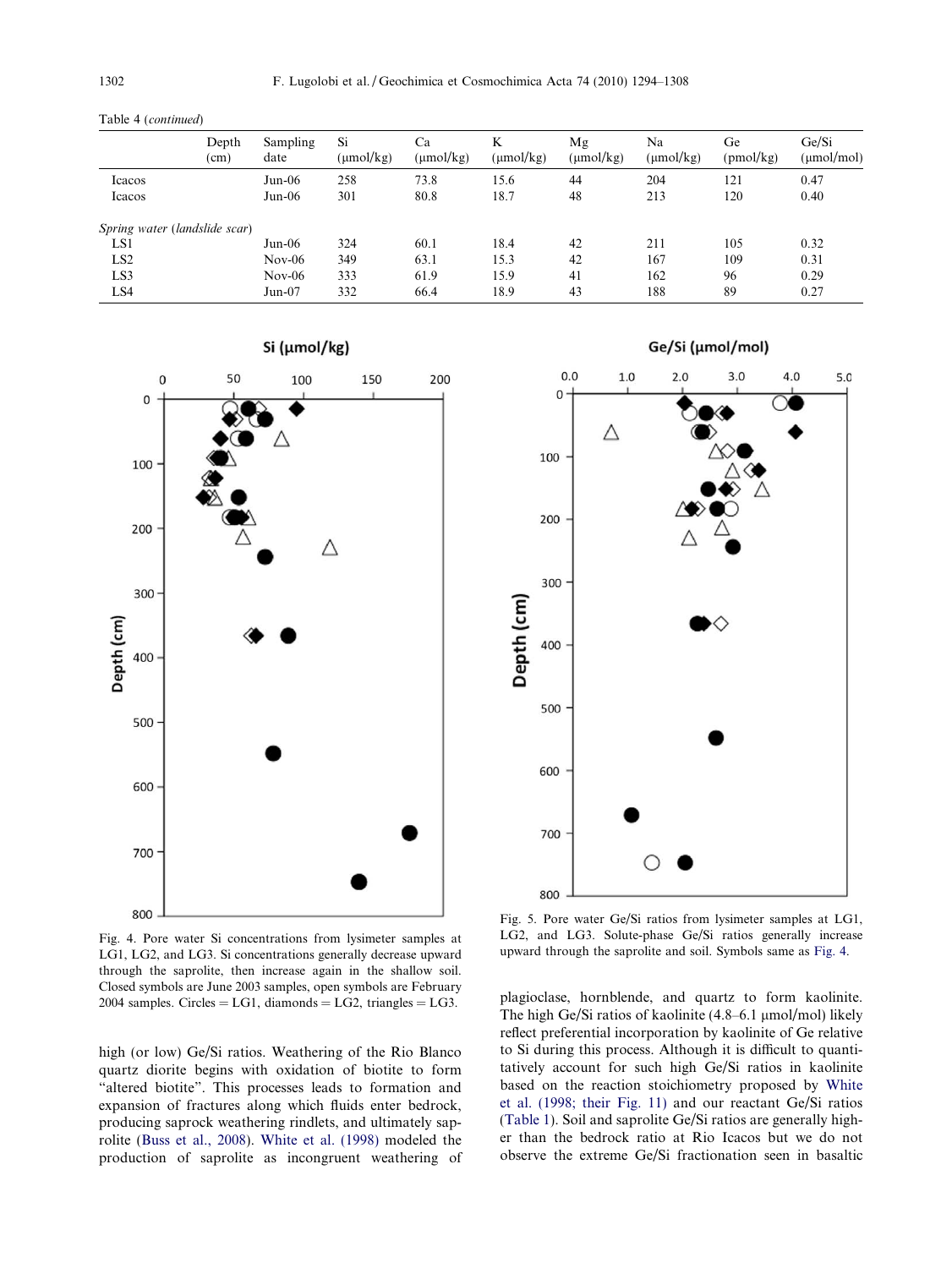<span id="page-9-0"></span>weathering profiles ([Kurtz et al., 2002; Scribner et al.,](#page-13-0) [2006](#page-13-0)). Bulk soil and saprolite Ge/Si ratios here most likely reflect the relative amounts of high Ge/Si kaolinite, produced by incongruent weathering of plagioclase and hornblende, and retention of primary igneous quartz, with a low Ge/Si ratio.

Bulk saprolite Ge/Si ratios are roughly constant until about midway up through the saprolite profile. At  $\sim$ 5 m depth, Ge/Si ratios increase to values as high as  $3 \mu$ mol/ mol [\(Fig. 3](#page-5-0)). This depth most likely represents the final exhaustion of plagioclase as indicated also by the complete disappearance of Ca [\(Fig. 2](#page-5-0)). [White et al. \(1998\)](#page-14-0) found, in a core sampled near ours, that kaolinite abundance increased from 0% at 8.5 m to about 60% at 5 m. Completion of the transformation of plagioclase to kaolinite explains the high bulk Ge/Si ratios. Within the soil at the top of the weathering profile, Ge/Si ratios decrease sharply ([Fig. 3](#page-5-0)). At this depth, kaolinite produced lower in the saprolite profile is itself being weathered, perhaps due to organic acids in the soil layer increasing the solubility of Al. Decreasing kaolinite abundance in the soil layer is also indicated by the sharp decrease in Al concentrations above 75 cm depth [\(Table 2\)](#page-4-0). As high Ge/Si kaolinite is lost, bulk soil Ge/Si ratios shift towards the low Ge/Si ratios characteristic of quartz.

# 5.2. Mass-balance calculations

To better understand the mechanisms of mineral transformations and Ge/Si fractionation in the saprolite and soils, we calculated elemental mass balances using the immobile index element approach. The mass-balance approach is important because changes in elemental concentrations do not accurately reflect loss or gain of elements. Elemental mass balances are calculated relative to an index element assumed to be immobile:

$$
\tau_{j,w} = \left(\frac{C_{j,w}}{C_{j,p}} \times \frac{C_{i,p}}{C_{i,w}}\right) - 1
$$
\n(1)

Tau  $(\tau)$  is the fraction of the mobile element (j) lost from or added to a weathered (soil or saprolite) horizon relative to an immobile element  $(i)$ , in this case  $Zr$ . C is concentration and subscripts w and p represent weathered and parent materials, respectively. Because we cannot show that Zr is conserved (and in fact Zr is sometimes lost during weathering, e.g., [Kurtz et al., 2000](#page-13-0)) the elemental mass balances calculated from Eq. (1) effectively provide lower limits on the loss of mobile elements. Here we will focus on mass balances for Ge, Si, Al, and Ca (Table 5). Positive values of  $\tau$  indicate gain of a mobile element whereas negative values indicate loss of mobile element. This calculation shows (Table 5) that upwards of 50% of the Si, 70% of the Ge, and 75% of the Al present in the quartz diorite parent material have been lost where weathering is most extensive, in soil within the top 60 cm of the weathering profile.

Values of  $\tau$  are sensitive to the selected parent material composition, particularly the concentration of the index element. Here we use our measured quartz diorite composition [\(Table 1](#page-3-0)). We note that some of the variability in calculated  $\tau$  values over small changes in depth in Table 5 may be artifacts produced by heterogeneities in the Zr

Table 5 Soil and saprolite Zr-based mass balances calculated relative to bedrock.

| Depth (cm) | $\tau_{\mathrm{Si}}$ | $\tau_{\rm Ge}$ | $\tau_{Al}$ | $\tau_{\rm Ca}$ |
|------------|----------------------|-----------------|-------------|-----------------|
| 15         | $-0.59$              | $-0.70$         | $-0.77$     | $-1.0$          |
| 45         | $-0.45$              | $-0.70$         | $-0.74$     | $-1.0$          |
| 60         | $-0.53$              | $-0.62$         | $-0.63$     | $-1.0$          |
| 75         | $-0.46$              | $-0.46$         | $-0.38$     | $-1.0$          |
| 120        | $-0.44$              | $-0.32$         | $-0.36$     | $-1.0$          |
| 150        | $-0.49$              | $-0.26$         | $-0.46$     | $-1.0$          |
| 180        | $-0.49$              | $-0.33$         | $-0.38$     | $-1.0$          |
| 210        | $-0.42$              | $-0.23$         | $-0.30$     | $-1.0$          |
| 240        | $-0.52$              | $-0.42$         | $-0.46$     | $-1.0$          |
| 270        | $-0.40$              | $-0.31$         | $-0.36$     | $^{-1.0}$       |
| 300        | $-0.57$              | $-0.47$         | $-0.47$     | $-1.0$          |
| 330        | $-0.62$              | $-0.65$         | $-0.57$     | $-1.0$          |
| 360        | $-0.58$              | $-0.45$         | $-0.54$     | $-1.0$          |
| 390        | $-0.42$              | $-0.33$         | $-0.36$     | $-1.0$          |
| 420        | $-0.53$              | $-0.29$         | $-0.47$     | $-1.0$          |
| 450        | $-0.42$              | $-0.18$         | $-0.31$     | $-1.0$          |
| 480        | $-0.65$              | $-0.54$         | $-0.60$     | $-0.96$         |
| 495        | $-0.24$              | $-0.20$         | $-0.25$     | $-0.92$         |
| 510        | $-0.25$              | $-0.17$         | $-0.24$     | $-0.80$         |
| 525        | $-0.56$              | $-0.52$         | $-0.53$     | $-0.88$         |
| 540        | $-0.24$              | $-0.24$         | $-0.26$     | $-0.71$         |
| 555        | $-0.33$              | $-0.35$         | $-0.31$     | $-0.74$         |
| 570        | $-0.33$              | $-0.25$         | $-0.35$     | $-0.59$         |
| 585        | $-0.34$              | $-0.33$         | $-0.41$     | $-0.63$         |
| 600        | $-0.07$              | $-0.10$         | $-0.13$     | $-0.43$         |
| 630        | $-0.30$              | $-0.23$         | $-0.30$     | $-0.55$         |
| 645        | $-0.42$              | $-0.47$         | $-0.46$     | $-0.62$         |
| 660        | $-0.22$              | $-0.24$         | $-0.28$     | $-0.53$         |
| 675        | $-0.44$              | $-0.42$         | $-0.48$     | $-0.62$         |
| 690        | $-0.11$              | $-0.03$         | $-0.15$     | $-0.39$         |
| 705        | $-0.10$              | $-0.11$         | $-0.17$     | $-0.39$         |
| 720        | $-0.39$              | $-0.32$         | $-0.42$     | $-0.56$         |
| 735        | $-0.32$              | $-0.27$         | $-0.35$     | $-0.52$         |

concentration of the original quartz diorite, which is difficult to evaluate, but is likely to be more problematic in plutonic than volcanic rocks. We will therefore focus on elemental mass balances averaged over larger depth zones. Furthermore, given the potential for Zr mobility in tropical weathering profiles [\(Kurtz et al., 2000\)](#page-13-0) calculated elemental mass balances must be interpreted with some caution.

With these caveats in mind, here we use the mass-balance approach not only to understand the loss of elements from a particular zone within the weathering profile, but to put constraints on the integrated solution released to stream water in producing that weathered solid residue. For example a  $\tau_{Si}$  of  $-0.3$  indicates not only that 30% of Si has been lost from bedrock to produce the saprolite, but that the same Si was ultimately exported to stream water. Below we use mass-balance approach to evaluate how weathering losses have dictated the evolution of saprolite and soil Ge/Si ratios, and Ge/Si ratios released to stream water.

Using a value of  $\tau_{Si}$  calculated from Eq. (1), and measured bulk solid Ge/Si ratios, we can write a mass-balance equation to predict the Ge/Si ratio of the solution derived during weathering of a parent material (bedrock or saprolite) to produce a weathered residue (saprolite or soil):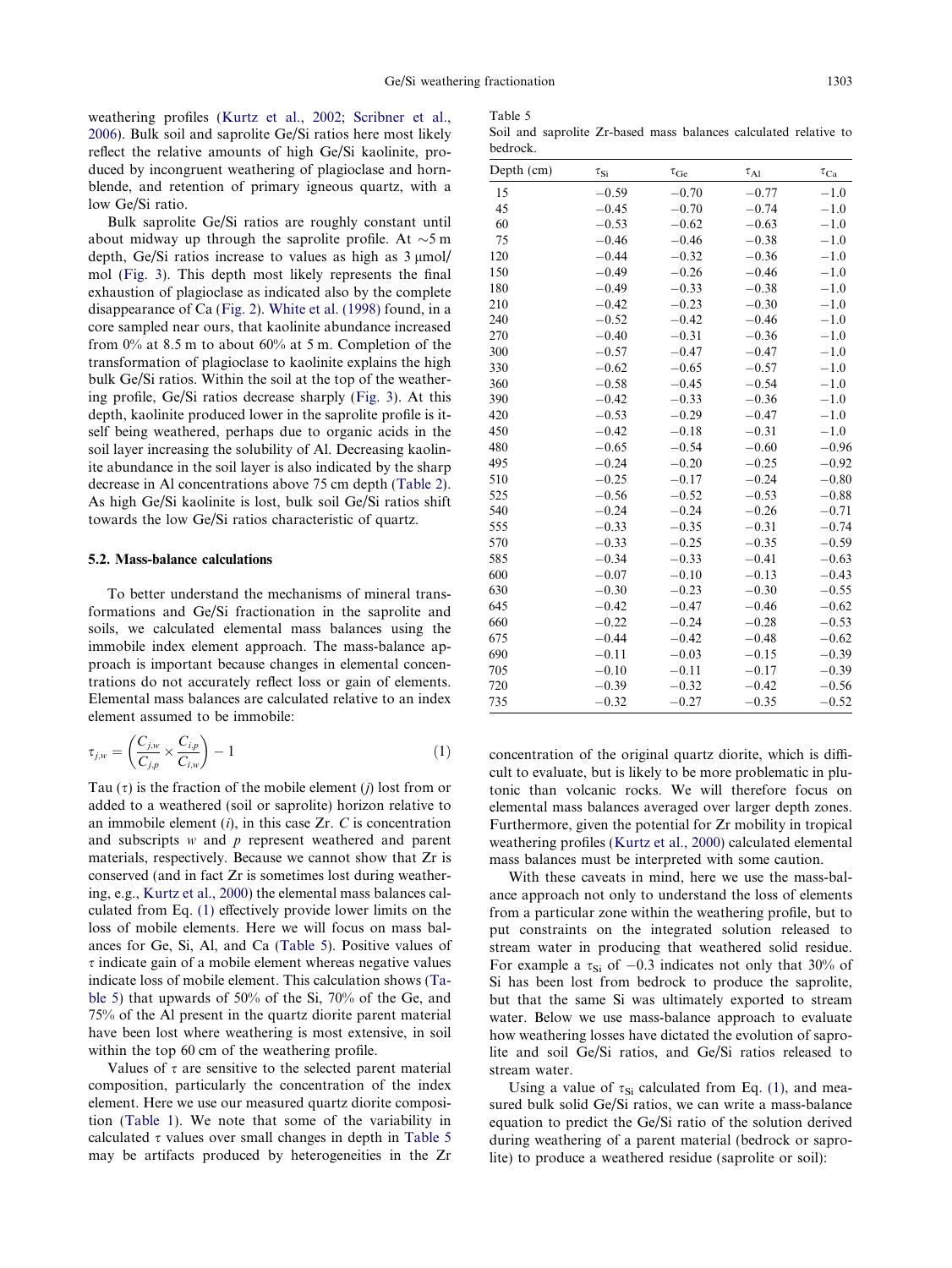$$
\left(\!\frac{Ge}{Si}\!\right)_{solution}=\!\frac{\left(\!\frac{Ge}{Si}\!\right)_{parent}-\left[\left(\!\frac{Ge}{Si}\!\right)_{residue}\!\left(1+\tau_{Si}\right)\right]}{-\tau_{Si}}\qquad \qquad (2)
$$

We note that the solution composition calculated in this manner is an integrated solution reflecting the change from bedrock to saprolite (or from saprolite to soil). This will not necessarily reflect the solution composition presently measured in soil and saprolite pore waters, both because pore waters are only capturing a snapshot of an ongoing and evolving process, but also because pore waters at depth will reflect a mixture of solutes inherited from their slow movement downward through the profile, perhaps overprinted by re-equilibration with local solids.

## 5.2.1. Bedrock–saprolite weathering transformation

Weathering of bedrock to saprolite results in significant elemental losses. Taking an average saprolite composition (75–735 cm), we use Eq. [\(1\)](#page-9-0) to calculate  $\tau$  values for Si, Ge, and Al of  $-0.47$ ,  $-0.39$ , and  $-0.44$ , respectively. In other words development of saprolite results in 47% Si loss, 39% Ge loss, and 44% Al loss from bedrock (Table 6). The preferential retention of Ge by the weathered soil results in an average saprolite Ge/Si ratio of 2.3  $\mu$ mol/mol. Using Eq. (2), we calculate an integrated solution Ge/Si ratio of  $1.7 \mu$ mol/mol in the production of saprolite from bedrock (Table 6). This is within range of the values that we find in saprolite pore waters, but significantly higher than ratios measured from baseflow stream chemistry and from spring water  $(0.27-0.47 \mu m o l/mol)$ , which presumably sample deep weathering reactions. The very low Ge/Si ratios observed in baseflow streams and spring waters may reflect incipient weathering in fractures and saprock weathering rindlets [\(Buss et al., 2008](#page-13-0)) where Ge is retained by neoformed kaolinite. Saprolite compositions, even within 50 cm of the saprolite–bedrock interface are Al-depleted, suggesting that some loss of kaolinite in the transformation from saprock to saprolite. Baseflow stream waters compositions apparently reflect this most incipient weathering, and not greatly influenced by the weathering actively taking place within the deep saprolite profile.

#### 5.2.2. Saprolite and soil weathering

Our data allow us to evaluate additional elemental losses as saprolite is further transformed to become soil. We apply the same mass-balance calculations described above, but use the average composition of saprolite (Table 6) as a model parent material for the production of soil. The dramatic decrease in Al concentration from 19.9 to 13.1 (wt%  $Al_2O_3$ ) is accompanied by a sharp drop in Ge/Si ratio from 2.3 to  $1.4 \mu$ mol/mol. Our mass-balance calculations (Eq. [\(1\)\)](#page-9-0), now referencing the average soil composition to that of average saprolite, shows that this transformation involves the loss of 18% of Si remaining in saprolite, plus more significant losses of both Ge (50%) and Al (54%). We interpret this as pedogenic dissolution of kaolinite, which hosts much of the remaining Ge and Al, and concentration of residual quartz. Using Eq. (2) to calculate the solution composition released by this transformation, we calculate a solution Ge/Si ratio of  $6.4 \mu$ mol/mol (Table 6), slightly higher than our average kaolinite Ge/Si ratio. In fact, the solution Ge/Si ratios we find in lysimeter samples from this zone are  $2.4-4.1 \mu$ mol/mol ([Fig. 5\)](#page-8-0), still high, but significantly lower than the value predicted by the mineral mass-balance calculation. Input of silica from labile phytoliths with low Ge/Si could explain the difference between what we predict from the weathering mass balance and what is observed in the soil solution, while also explaining the observed increase in dissolved Si concentrations in soil pore waters relative to underlying saprolite [\(Fig. 4\)](#page-8-0).

# 5.3. Phytolith influence in Puerto Rico

[Derry et al. \(2005\)](#page-13-0) applied the Ge/Si tracer to study Si cycling in Hawaii at the watershed scale and concluded that a biological subcycle has a strong influence on soil water chemistry and stream water Si fluxes in Hawaii. An important question is whether this is a common feature of tropical watersheds or whether Hawaii is a special case. Shallow soil solutions from the Hawaii study generally have Si concentrations  $>200 \mu M$ , with a few up  $>1500 \mu M$ . Ge/Si ratios in these solutions approach the low ratios  $(\sim 0.1 \text{ }\mu\text{mol/mol})$  measured in phytoliths. In contrast, soil solution Si at the Rio Icacos site never exceeds  $200 \mu M$ . This does not necessarily mean that there is no role for a biological Si cycle here; plant leaf phytolith contents from the Rio Icacos site ([Table 3\)](#page-6-0) are similar to those measured in the Hawaii study. Above we argued that Rio Icacos site soil solution Ge/Si ratios are lower than predicted from mineral mass balance, suggesting a contribution from phytolith dissolution. If the phytolith source has  $Ge/Si = 0.2 \mu\pi$ mol/mol, then derivation of 37–65% of soil solution Si from dissolution of biogenic silica is sufficient to explain the difference between the predicted and observed Ge/Si ratios in the lysimeter samples. Thus a biological subcycle does ap-

Table 6 Stepwise elemental losses during weathering and calculated solution Ge/Si ratio.

|                                               | <u>step wise elemental rosses warming weathering and eareamted solution.</u> Sep 31 ruttor |                       |                 |     |       |                                                |                                    |        |     |        |                                                           |
|-----------------------------------------------|--------------------------------------------------------------------------------------------|-----------------------|-----------------|-----|-------|------------------------------------------------|------------------------------------|--------|-----|--------|-----------------------------------------------------------|
|                                               | SiO <sub>2</sub><br>$(wt\%)$                                                               | $Al_2O_3$<br>$(wt\%)$ | CaO<br>$(wt\%)$ | Ge  | Zr    | Ge/Si solid<br>$(ppm)$ $(ppm)$ $(\mu mol/mol)$ | Weathering step                    | $(\%)$ | (%) | $(\%)$ | Si loss Ge loss Al loss Ge/Si solution<br>$(\mu mol/mol)$ |
| Average soil<br>$(15-60 \text{ cm})$          | 77.1                                                                                       | 13.1                  | 0.0             | 1.3 | 159   | -1.4                                           | Saprolite $\rightarrow$ soil       | 18     | 50  | 54     | 6.4                                                       |
| Average<br>saprolite<br>$(75-735 \text{ cm})$ | 66.2                                                                                       | 19.9                  | 1.9             | 1.8 | 112.2 | 23                                             | Bedrock $\rightarrow$ saprolite 47 |        | 39  | 44     | 1.7                                                       |
| Rio Blanco<br>quartz diorite                  | 61.8                                                                                       | 17.7                  | 6.1             | 1.5 | 56    | 2.0                                            |                                    |        |     |        |                                                           |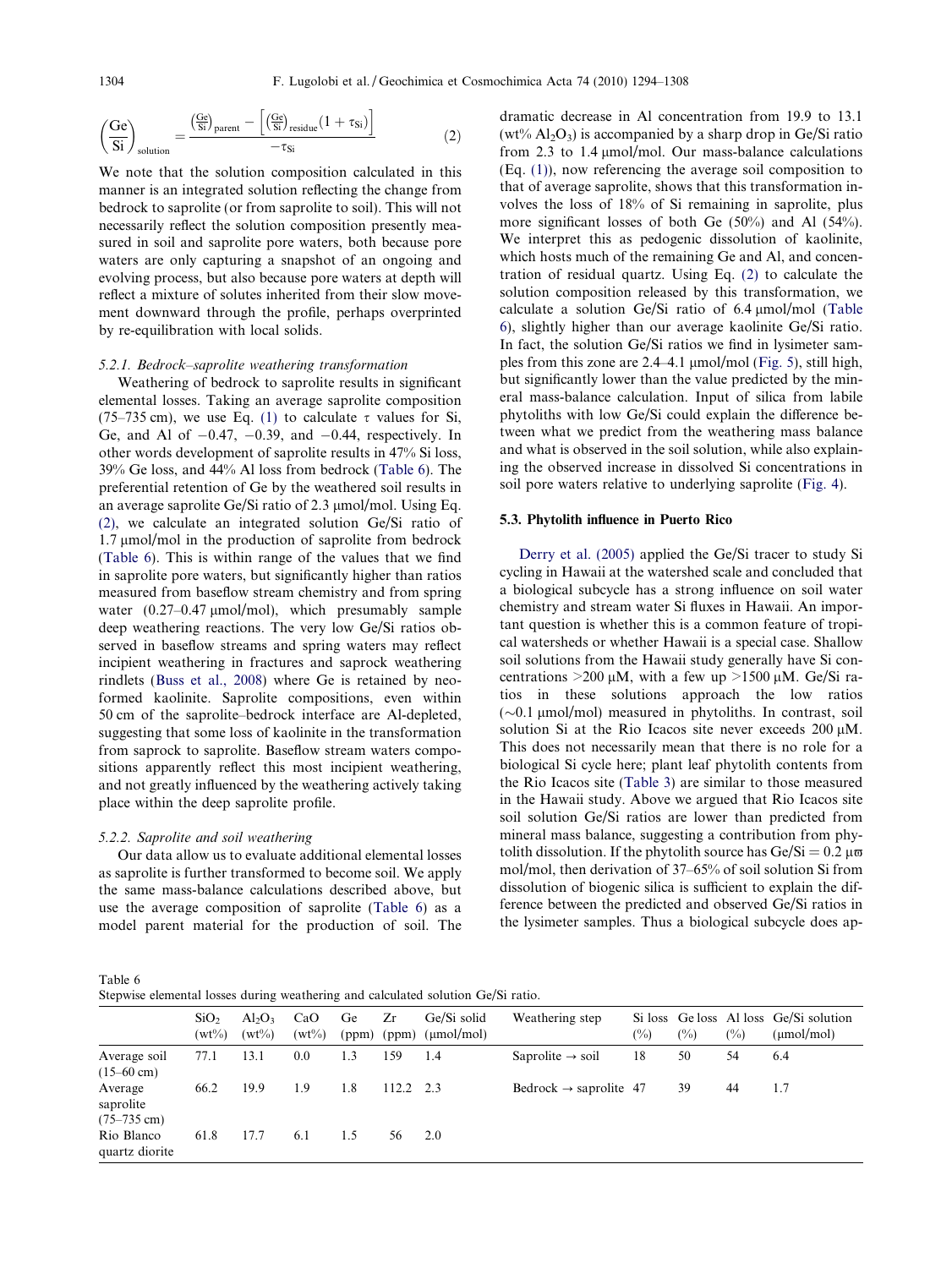pear to influence Si cycling here, but it does not dominate as in Hawaii.

The apparent difference in Si cycling between Hawaii and Puerto Rico must arise from differences in the state factors (e.g., [Jenny, 1941\)](#page-13-0) between the two sites, parent material, climate, vegetation type, topography and age. The most obvious difference, and probably the most important in terms of weathering and Si cycling is the parent material, basaltic vs. granitic rocks. The basalt-derived soils of Hawaii evolve towards extreme silica depletion with age ([Vito](#page-14-0)[usek et al., 1997; Chadwick et al., 1999\)](#page-14-0). Apart from a steady trickle from Asian dust [\(Kurtz et al., 2001\)](#page-13-0), there is no new source of Si to the upper soils in Hawaii so biology dominates. Soil solutions take on the low Ge/Si ratios characteristic of phytoliths at Si concentrations approaching opal saturation. The abundant quartz in the granitic parent material at the Rio Icacos site weathers slowly, building a "skeleton" that prevents the extreme volume loss seen in the Hawaiian soils. This quartz is residually enriched in the shallow soils at Rio Icacos, such that bulk soil  $SiO<sub>2</sub> concentrations reach >80%$ . Dissolution of kaolinite (along with Saharan dust, [Pett-Ridge et al., 2009\)](#page-13-0) appears to supply a steady source of new Si to the biological subcycle.

Climate and microbial activity could also account for differences between Si cycling here and in Hawaii. The Rio Icacos site is both warmer and wetter than the Hawaiian sites studied by [Derry et al. \(2005\)](#page-13-0). Average temperature at the Hawaii sites is  $16^{\circ}$ C vs.  $22^{\circ}$ C at the Rio Icacos site. Mean annual precipitation is 250 cm at the Hawaiian sites vs. 420 cm at Rio Icacos. The warm, wet climate contributes to unusually high organic matter decomposition rates [\(Ostertag et al., 2008](#page-13-0)). Rapid dissolution of phytolith opal released by decomposing litter might account for the biological contribution to the soil water Si pool proposed above.

# 5.4. Comparison of silica tracers: Ge/Si vs.  $\delta^{30}$ Si

[Ziegler et al. \(2005\)](#page-14-0) studied weathering and silica cycling at the Rio Icacos site from the perspective of Si isotope ratios. Combining their observations with ours provides an excellent opportunity to compare the two tracers. Ziegler et al. demonstrated systematic differences between  $\delta^{30}$ Si in primary minerals (quartz, plagioclase, biotite), secondary minerals (kaolinite, opal phytoliths) and pore and stream waters. The primary observation, consistent with data from prior studies elsewhere ([Douthitt, 1982; De La Rocha et al.,](#page-13-0) [2000; Ding et al., 2004](#page-13-0)) is that the lighter isotope,  $^{28}Si$ , is preferentially incorporated into secondary minerals such that kaolinite has  $\delta^{30}$ Si 1.6–2% more negative (lighter) than the primary minerals from which it forms. The result of this fractionation is mineral control over pore water  $\delta^{30}$ Si. Incongruent weathering resulting in precipitation of kaolinite produces isotopically heavy  $\delta^{30}$ Si in pore water. Deep pore waters and baseflow stream waters have heavier  $\delta^{30}$ Si than parent materials, reflecting this incongruent weathering source. [Ziegler et al. \(2005\)](#page-14-0) interpreted an upprofile trend towards lighter pore water  $\delta^{30}$ Si values as a reflection of additional sources of Si including partial dissolution of quartz, alteration of biotite to kaolinite, and in surface soils, dissolution of isotopically light biogenic opal.

There is a clear and consistent relationship between  $\delta^{30}$ Si and Ge/Si ratios, both in minerals and especially in pore and stream waters. Dissolved  $\delta^{30}$ Si and Ge/Si ratios show a strong negative, linear correlation [\(Fig. 6](#page-12-0)a), consistent with control by a common mechanism. The relationship between solid-phase  $\delta^{30}$ Si and Ge/Si ratios ([Fig. 6b](#page-12-0)) is in the same sense, but not as strong. Precipitation of kaolinite preferentially takes up  $^{28}$ Si and Ge, producing a solution with heavy  $\delta^{30}$ Si and low Ge/Si. Note that this relationship is not consistent with the concept of Ge as a "superheavy stable isotope of Si" (e.g., [Azam and Volcani, 1981](#page-12-0)), because in that case Ge/Si and  $\delta^{30}$ Si should correlate positively rather than negatively. Ge/Si fractionation may be better treated quantitatively in terms of trace element substitution models [\(Kurtz et al., 2002](#page-13-0)) than as an isotope analog.

The difference between the two systems may be best highlighted by the contrasting biological fractionation effects. Plants preferentially incorporate the lighter 28Si isotope in the production of phytoliths (e.g., [Ziegler et al.,](#page-14-0) [2005b](#page-14-0)). This is the same sense of fractionation seen in clays, i.e. both clays and phytoliths have  $\delta^{30}$ Si lighter than bedrock. The case of Ge/Si is more complicated. While clays preferentially incorporate Ge resulting in high Ge/Si ratios, phytoliths have low Ge/Si ratios, reflecting biological discrimination against Ge ([Blecker et al., 2007](#page-13-0)) or organic sequestration of Ge in plant roots [\(Delvigne et al., 2009](#page-13-0)). This contrast may be useful for future studies employing Si tracers to infer the relative roles of weathering and biological cycling on the terrestrial Si cycle.

# 6. CONCLUSIONS

This study demonstrates the application of Ge/Si ratios as a tracer of Si cycling during weathering in a granitic environment. In a broad sense, the system behaves similarly as previously described for basaltic weathering [\(Kurtz et al.,](#page-13-0) [2002](#page-13-0)), where weathering fractionates Ge/Si producing a Ge-enriched residual solid, and low Ge/Si ratios in solution. However, in the granitic parent material studied here, differential weathering rates of primary minerals, each with distinct Ge/Si ratios and associated reaction products strongly influence the Ge/Si ratios of both pore waters and residual bulk solids. We can use these mineral-specific Ge/Si ratios to infer weathering reactions occurring at distinct depth intervals throughout the soil and saprolite profile. The main reaction taking place near the saprolite– bedrock interface involves initial breakdown of plagioclase and hornblende to form Ge-enriched kaolinite. Mass-balance calculations suggest that this process proceeds with 47% Si loss to pore waters, which is ultimately the main source of Si found in springs and streams at baseflow. Later breakdown of kaolinite higher in the weathering profile produces a relatively high Ge/Si ratio, and an additional source of dissolved silica in shallow saprolite and soil solutions.

Although plants in Puerto Rico contain up to 4 wt%  $SiO<sub>2</sub>$  as phytoliths, their dissolution does not appear to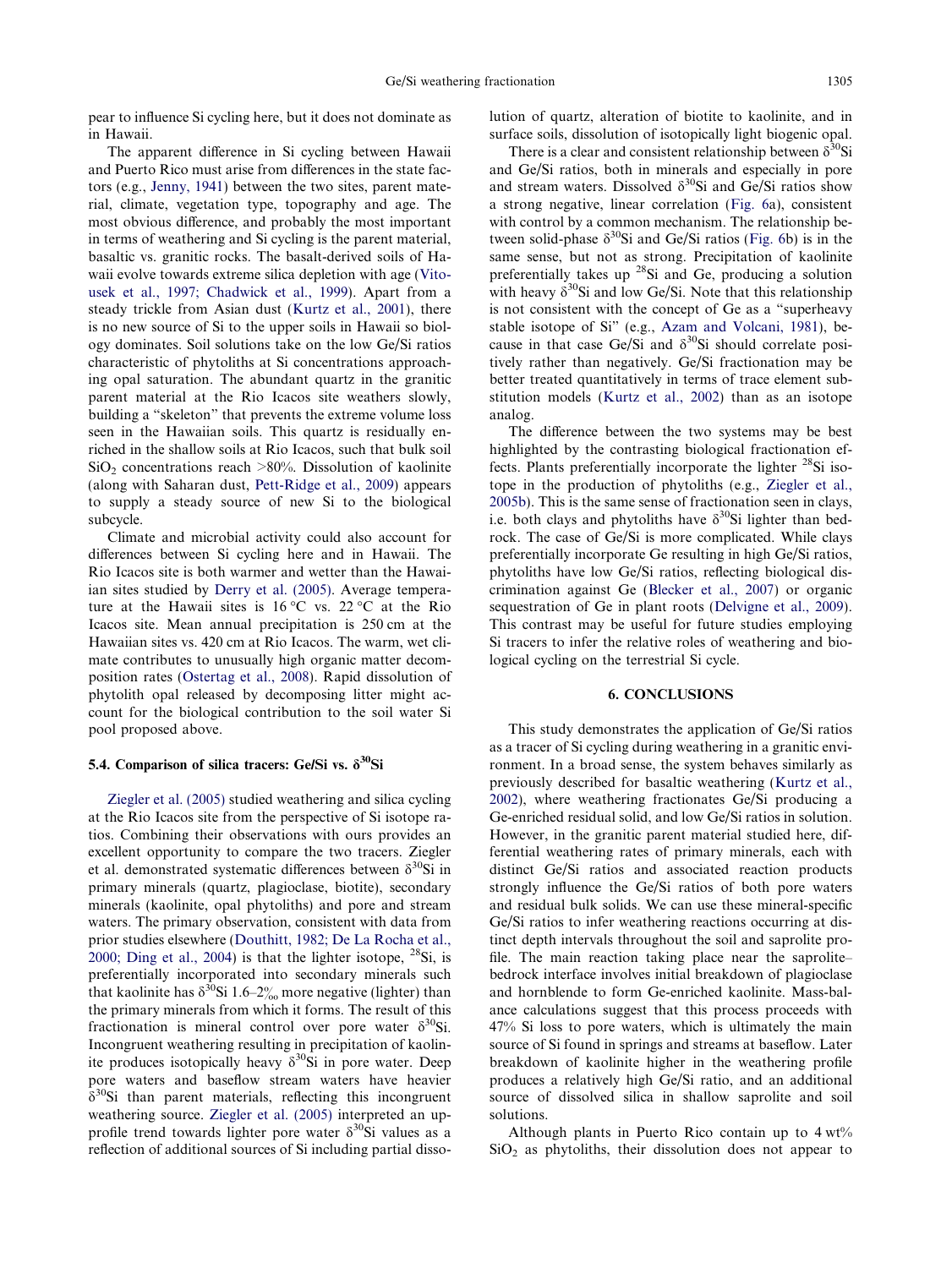<span id="page-12-0"></span>

Fig. 6. (a) Pore water and baseflow stream water Ge/Si ratios and  $\delta^{30}$ Si (data from [Ziegler et al., 2005\)](#page-14-0). Samples were collected from the same lysimeters, though not necessarily at the same time. The ratios correlate strongly in a negative sense  $(r^2 = 0.87)$  suggesting control by common processes. (b) Comparison of solid-phase Ge/Si ratios and  $\delta^{30}$ Si data (from [Ziegler et al., 2005\)](#page-14-0). Circle is quartz diorite bedrock, diamond is average phytolith, squares are bulk saprolite, and triangles are mineral phases (quartz, plagioclase, biotite, kaolinite). The three mineral samples that cluster at low  $\delta^{30}$ Si are kaolinite.

dominate shallow soil pore waters to the extent that has been shown for Hawaii [\(Derry et al., 2005](#page-13-0)). Still, our mass-balance calculations suggest that perhaps 50% of dissolved Si in shallow soils may be cycled through a biological pool, so the effect of plants on shallow soil pore water compositions is not negligible. In Hawaii, Ge/Si ratios show that biological cycling and phytolith dissolution strongly influence stream water Ge/Si ratios and Si concentrations ([Derry et al., 2005](#page-13-0)). Ge/Si ratios here clearly show that baseflow stream waters at Rio Icacos are controlled by deep weathering reactions and not by a shallow biological overprint.

# ACKNOWLEDGMENTS

We thank Joe Troester, Jamie Shanley, Manuel Rosaria, Heather Buss, Julie Pett-Ridge, Tony Hartshorn and Cary Kandel for their help in the field. Comments from Flip Froelich and an anonymous reviewer improved the original manuscript. This work was funded by NSF Grants EAR-0208336 and EAR-0538127.

# **REFERENCES**

- Anders A. M., Sletten R. S., Derry L. A. and Hallet B. (2003) Germanium/silicon ratios in the Copper River Basin, Alaska: weathering and partitioning in periglacial versus glacial environments. J. Geophys. Res. 108. doi[:10.1029/2003JF000026.](http://dx.doi.org/10.1029/2003JF000026)
- Anderson S. P., Dietrich W. E. and Brimhall G. H. (2002) Weathering profiles, mass-balance analysis, and rates of solute loss: linkages between weathering and erosion in a small, steep catchment. Geol. Soc. Am. Bull. 114, 1143–1158.
- Azam F. and Volcani B. E. (1981) Germanium–silicon interactions in biological systems. In Silicon and Siliceous Structures in Biological Systems (eds. T. L. Simpson and B. E. Volcani). Springer-Verlag, New York.
- Bernstein L. R. (1985) Germanium geochemistry and mineralogy. Geochim. Cosmochim. Acta 49, 2409–2422.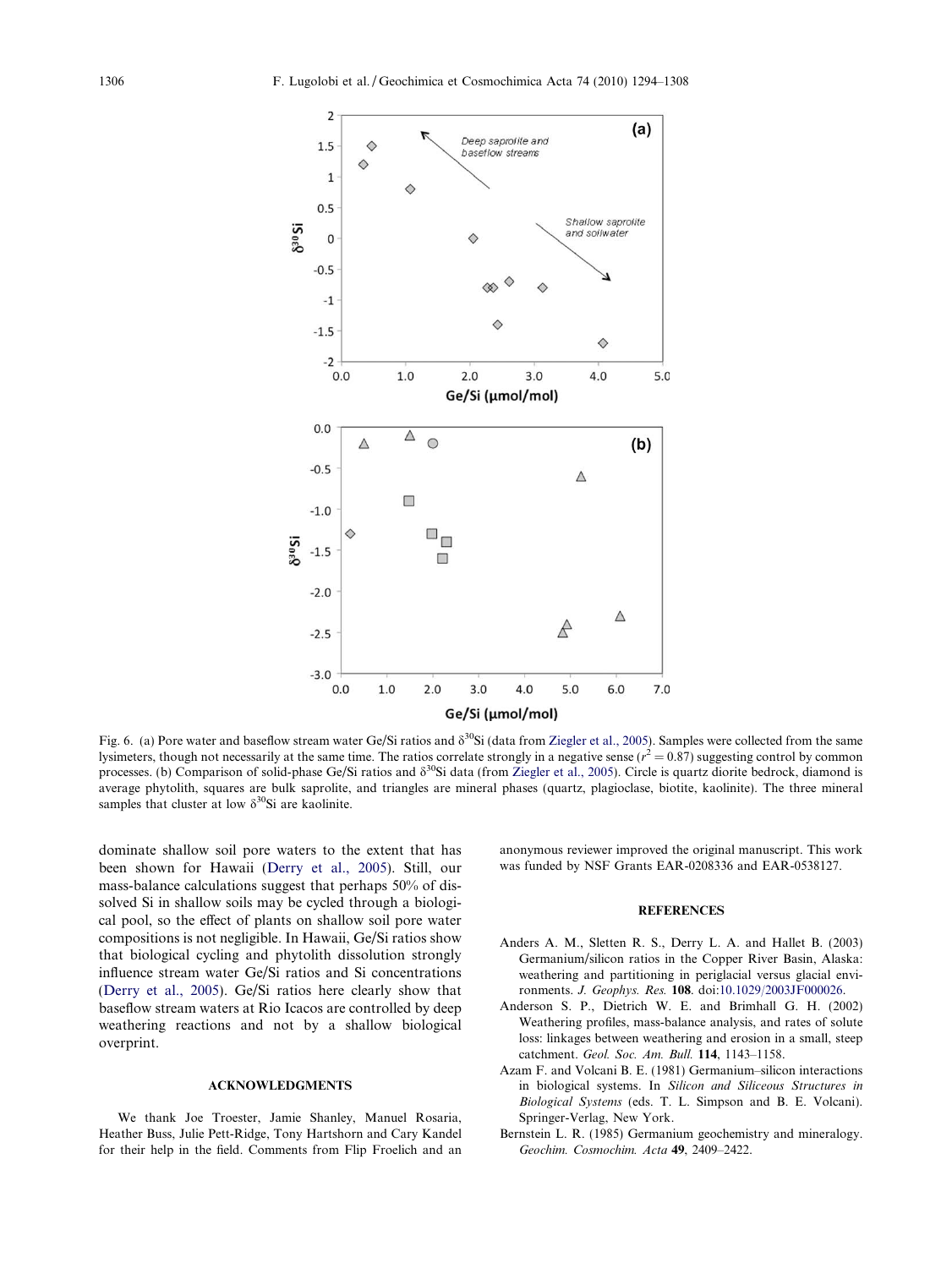- <span id="page-13-0"></span>Blecker S. W., King S. L., Derry L. A., Chadwick O. A., Ippolito J. A. and Kelly E. F. (2007) The ratio of germanium to silicon in plant phytoliths: quantification of biological discrimination under controlled experimental conditions. Biogeochemistry 86, 189–199.
- Blum J. D., Erel Y. and Brown K. (1993) Sr-87/Sr-86 ratios of Sierra-Nevada stream waters – implications for relative mineral weathering rates. Geochim. Cosmochim. Acta 57, 5019–5025.
- Boccheciamp R. A. (1977) Soil survey of Humacao area of eastern Puerto Rico. United States Department of Agriculture, Soil Conservation Service.
- Brown S., Lugo A. E., Silander S. and Liegel L. (1983) Research history and opportunity in the Luquillo Experimental Forest. USDA General Technical Report.
- Buss H. L., Sak P. B., Webb S. M. and Brantley S. L. (2008) Weathering of the Rio Blanco quartz diorite, Luquillo Mountains, Puerto Rico: coupling oxidation, dissolution, and fracturing. Geochim. Cosmochim. Acta 72, 4488–4507.
- Capo R. C., Stewart B. W. and Chadwick O. A. (1998) Strontium isotopes as tracers of ecosystem processes: theory and methods. Geoderma 82, 197–225.
- Chadwick O. A., Derry L. A., Vitousek P. M., Huebert B. J. and Hedin L. O. (1999) Changing sources of nutrients during four million years of ecosystem development. Nature 397, 491–497.
- Day P. R. (1965) Method for separation of clay, silt and sand fractions. In Methods of Soil Analysis. Part 1: Physical and Mineralogical Properties, Including Statistics of Measurement and Sampling (eds. C. A. Black, D. D. Evans, L. E. White, F. E. Ensminger and F. E. Clark). Soil Science Society of America, Madison, WI.
- DeArgollo R. and Schilling J.-G. (1978) Ge–Si and Ga–Al fractionation in Hawaiian volcanic rocks. Geochem. Cosmochem. Acta 42, 623–630.
- De La Rocha C. L., Brzezinski M. A. and DeNiro M. J. (2000) A first look at the distribution of the stable isotopes of silicon in natural waters. Geochim. Cosmochim. Acta 64, 2467–2477.
- Delvigne C., Opfergelt S., Cardinal D., Delvaux B. and Andre L. (2009) Distinct silicon and germanium pathways in the soilplant system: evidence from banana and horsetail. J. Geophys. Res. – Biogeosci. 114, G02013.
- Derry L. A., Kurtz A. C., Ziegler K. and Chadwick O. A. (2005) Biological control of terrestrial silica cycling and export fluxes to watersheds. Nature 433, 728–731.
- Derry L. A., Pett-Ridge J. C., Kurtz A. C. and Troester J. W. (2006) Ge/Si and Sr-87/Sr-86 tracers of weathering reactions and hydrologic pathways in a tropical granitoid system. J. Geochem. Exploration 88, 271–274.
- Ding T., Wan D., Wang C. and Zhang F. (2004) Silicon isotope compositions of dissolved silicon and suspended matter in the Yangtze River, China. Geochim. Cosmochim. Acta 68, 205–216.
- Dong H. L., Peacor D. R. and Murphy S. F. (1998) TEM study of progressive alteration of igneous biotite to kaolinite throughout a weathered soil profile. Geochim. Cosmochim. Acta 62, 1881– 1887.
- Douthitt C. B. (1982) The geochemistry of the stable isotopes of silicon. Geochim. Cosmochim. Acta 46, 1449–1458.
- Froelich P. N., Blanc V., Mortlock R. A., Chillrud S. N., Dunstan W., Udomkit A. and Peng T.-H. (1992) River fluxes of dissolved silica to the ocean were higher during the glacials: Ge/Si in diatoms, rivers, and oceans. Paleoceanography 7, 739– 768.
- Gaillardet J., Dupre B., Louvat P. and Allegre C. J. (1999) Global silicate weathering and  $CO<sub>2</sub>$  consumption rates deduced from the chemistry of large rivers. Chem. Geol. 159, 3–30.
- Garrels R. M. and Mackenzie F. T. (1967). Origin of the chemical compositions of some springs and lakes. .
- Goldschmidt V. M. (1926) Über das Krystallochemische und geochemische Verhalten des Germaniums. Naturewissenschaften 14, 295–297.
- Goldschmidt V. M. (1958) Geochemistry. Oxford University Press, London.
- Jenny H. (1941) Factors of Soil Formation. McGraw-Hill Book Co., New York.
- Jin K., Shibata Y. and Morita M. (1991) Determination of germanium species by hydride generation-inductively coupled plasma mass spectrometry. Anal. Chem. 63, 986–989.
- Kurtz A. C., Derry L. A., Chadwick O. A. and Alfano M. J. (2000) Refractory element mobility in volcanic soils. Geology 28, 683– 686.
- Kurtz A. C., Derry L. A. and Chadwick O. A. (2001) Accretion of Asian dust to Hawaiian soils: isotopic, elemental, and mineral mass balances. Geochim. Cosmochim. Acta 65, 1971–1983.
- Kurtz A. C., Derry L. A. and Chadwick O. A. (2002) Germanium– silicon fractionation in the weathering environment. Geochim. Cosmochim. Acta 66, 1525–1537.
- Lathja K., Jarrell W. M., Johnson D. W. and Sollins P. (1999) Collection of soil solution. In Standard Soil Methods for Longterm Ecological Research (eds. G. P. Robertson, D. C. Coleman, C. S. Bledsoe and P. Sollins). Oxford University Press, New York.
- Lewis B. L., Andreae M. O., Froelich P. N. and Mortlock R. A. (1988) A review of the biogeochemistry of germanium in natural waters. Sci. Total Environ. 73, 107–120.
- Martin F., Ildefonse P., Hazemann J.-L., Petit S., Grauby O. and Decarreau A. (1996) Random distribution of Ge and Si in synthetic talc: an EXAFS and FTIR study. Eur. J. Mineral. 8, 289–299.
- Mcdowell W. H. and Asbury C. E. (1994) Export of carbon, nitrogen, and major ions from 3 Tropical Montane Watersheds. Limnol. Oceanogr. 39, 111–125.
- Mortlock R. A. and Froelich P. N. (1987) Continental weathering of germanium: Ge/Si in the global river discharge. Geochem. Cosmochem. Acta 51, 2075–2082.
- Mortlock R. A. and Froelich P. N. (1996) Determination of germanium by isotope dilution-hydride generation inductively coupled plasma mass spectrometry. Anal. Chem. Acta 332, 277– 284.
- Murnane R. J. and Stallard R. F. (1990) Germanium and silicon in rivers of the Orinoco drainage basin. Nature 344, 749–752.
- Murphy S. F., Brantley S. L., Blum A. E., White A. F. and Dong H. (1998) Chemical weathering in a tropical watershed, Luquillo Mountains, Puerto Rico. II. Rate and mechanism of biotite weathering. Geochim. Cosmochim. Acta 62, 227–243.
- Ostertag R., Marin-Spiotta E., Silver W. L. and Schulten J. (2008) Litterfall and decomposition in relation to soil carbon pools along a secondary forest chronosequence in Puerto Rico. Ecosystems 11, 701–714.
- Pett-Ridge J. C., Derry L. A. and Kurtz A. C. (2009) Sr isotopes as a tracer of weathering processes and dust inputs in a tropical granitoid watershed, Luquillo Mountains, Puerto Rico. Geochim. Cosmochim. Acta 73, 25–43.
- Scribner A. M., Kurtz A. C. and Chadwick O. A. (2006) Germanium sequestration by soil: targeting the roles of secondary clays and Fe-oxyhydroxides. Earth Planet Sci. Lett. 243, 760–770.
- Seiders V. M. (1971). Geologic map of the El Yunque quadrangle, Puerto Rico. .
- Shannon R. D. (1976) Revised effective ionic-radii and systematic studies of interatomic distances in halides and chalcogenides. Acta Crystallogr. A 32, 751–767.
- Shannon R. D. and Prewitt C. T. (1969) Effective ionic radii in oxides and fluorides. Acta Crystallogr. B 25, 925–946.